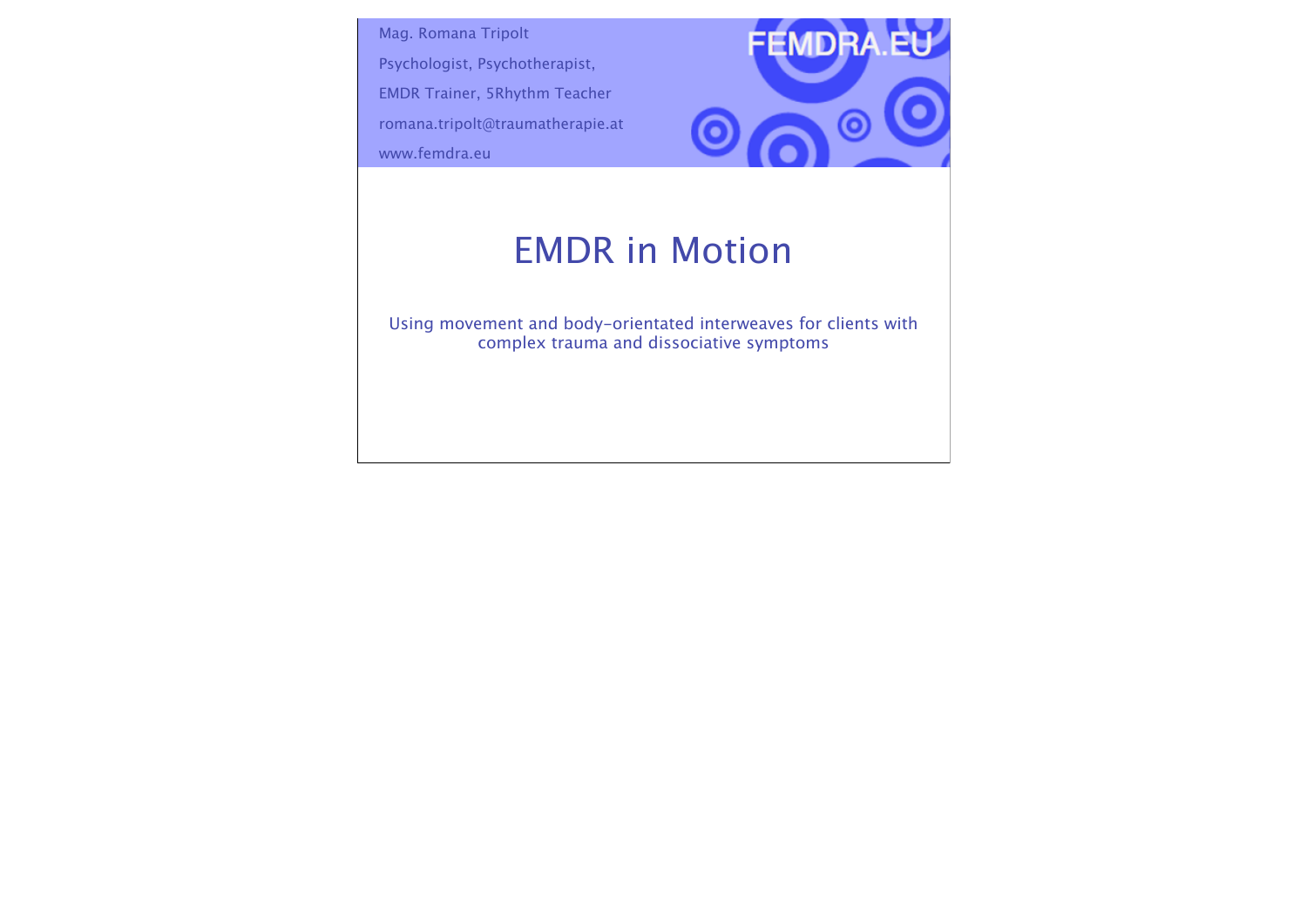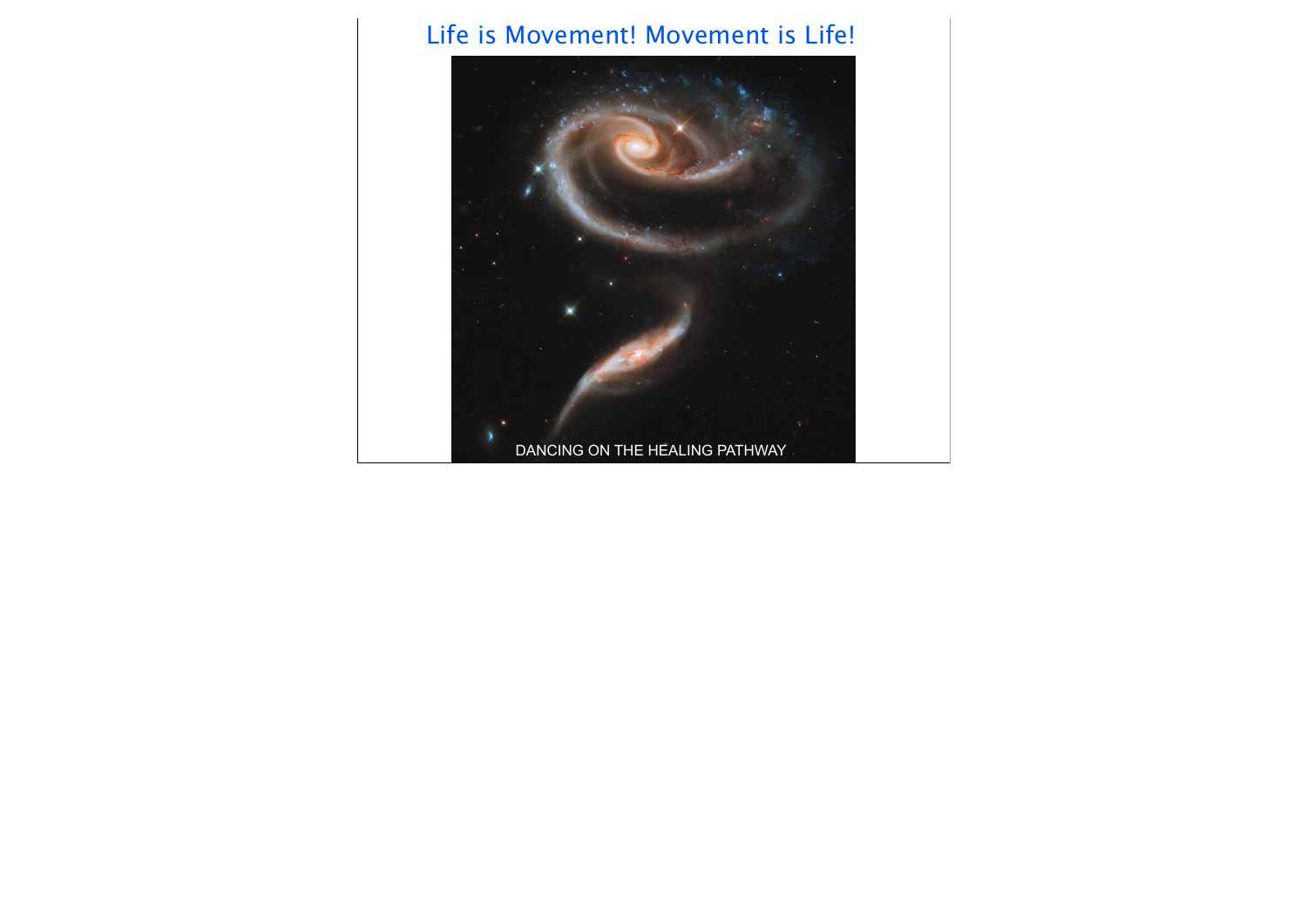Life is Movement



We modify and learn through movement in each second, regardless if we are active or not. (Ratey 2001/2)

Repetitive movement and postures contribute to perpetuate cognitive and emotional tendencies. They create an attitude which determines only certain emotions and physical acts. (Barlow 1973/2008)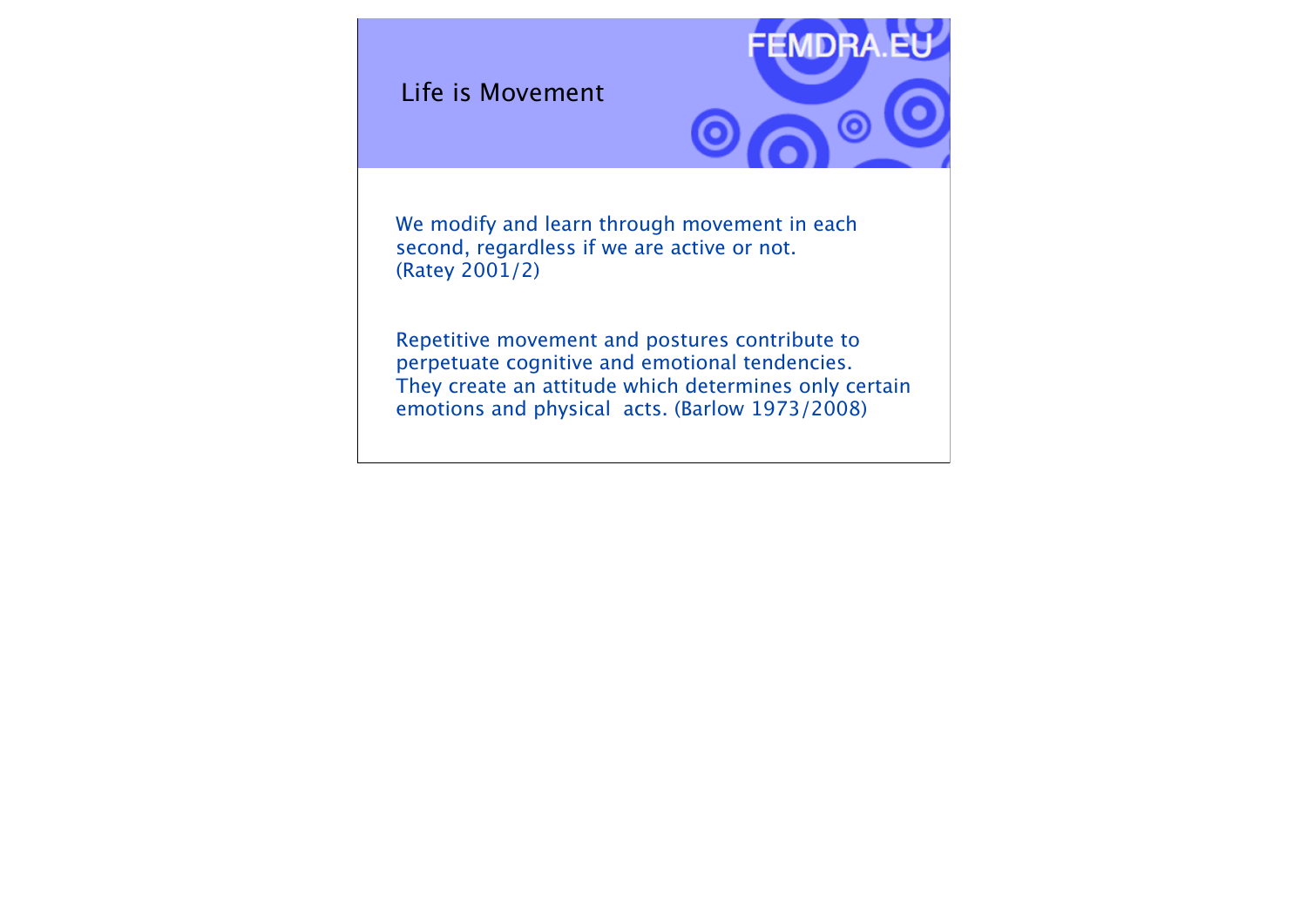Life is Movement



Movement is constantly molding our mind.

Traumatised patients repeat their actions or their effort to act - they started with during the trauma and exhaust themselves through unremitting repetitions. (Janet 1925)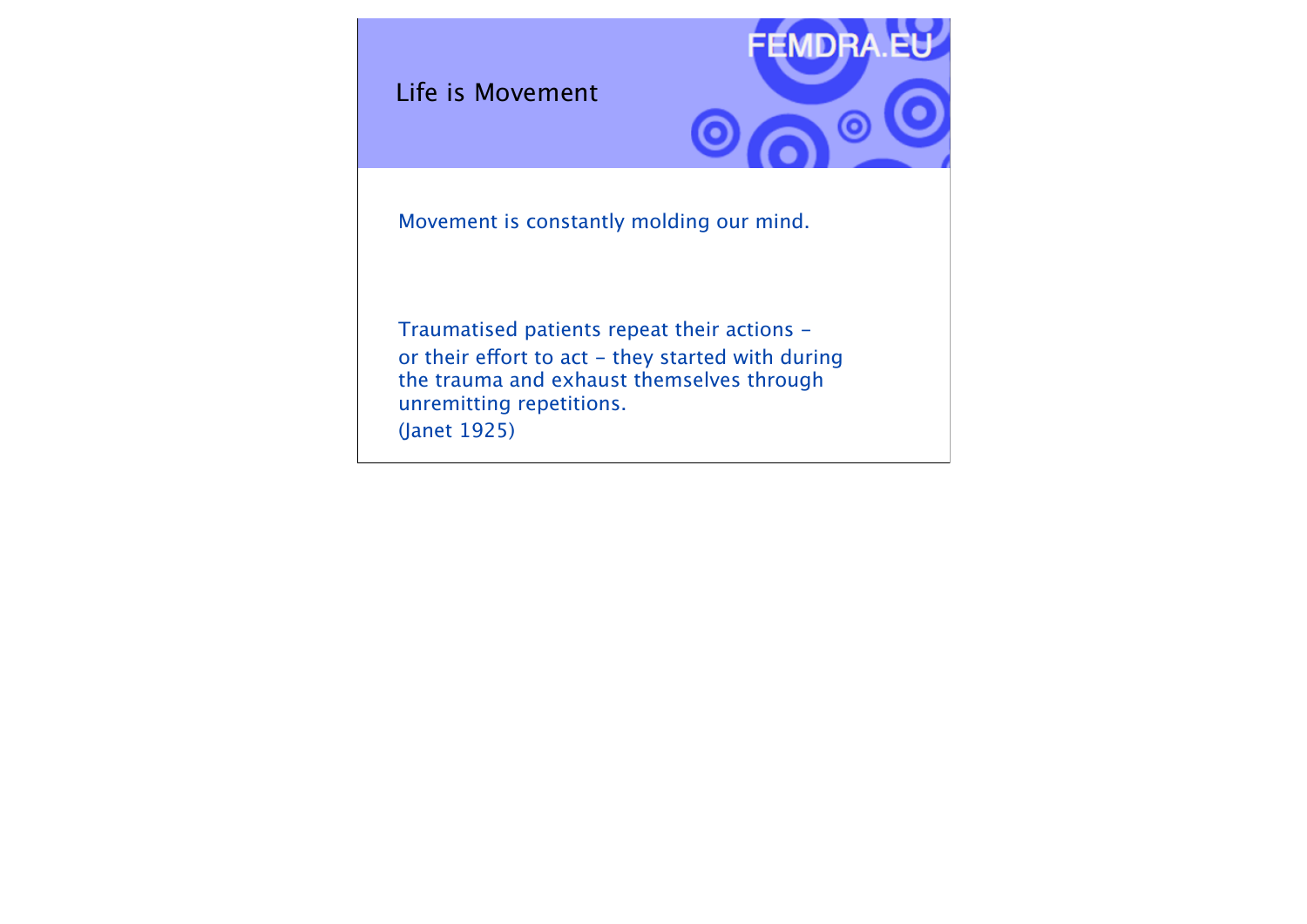Movement is clever



14 areas of the brain contribute to the intellect.

The frontal lobe of the cortex includes the premotor and motor cortex. They moderate all sorts of movement. These parts of the brain are equally responsible for rational thinking and problem solving.

Complex thought processes involve not only areas of the cerebral cortex, but also neuron structures in the cerebellum and in the hippocampus.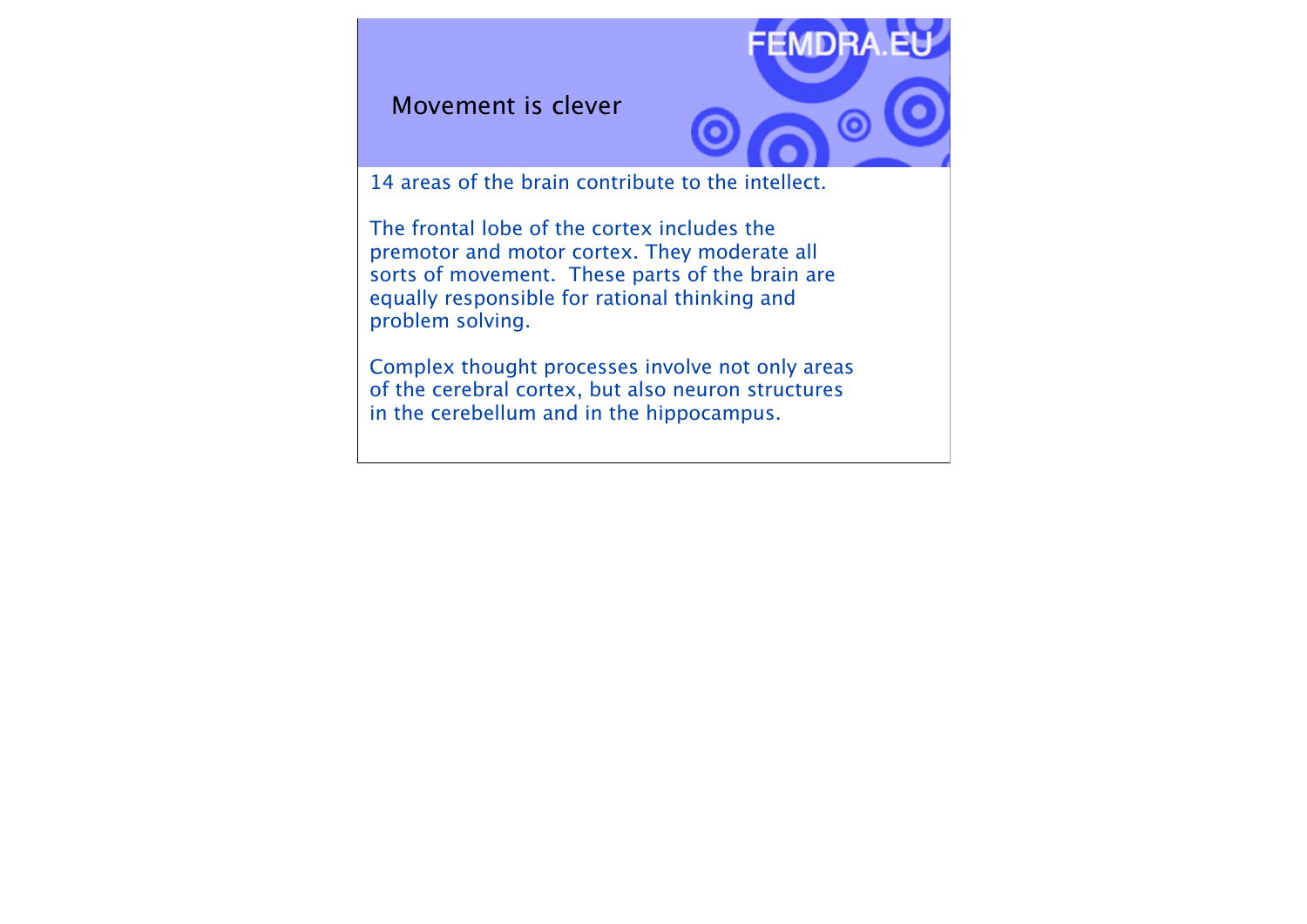#### Movement Memory



- is not only necessary for complex, automated acts (driving a car, riding a bike...)
- but in the interaction with other human beeings (Polyvagal Theory, Porges 2010)
- repetitive movements shape the body, structures of operations and movement cascades consolidate and become characteristic.

Function precedes structure. (Todd 1959)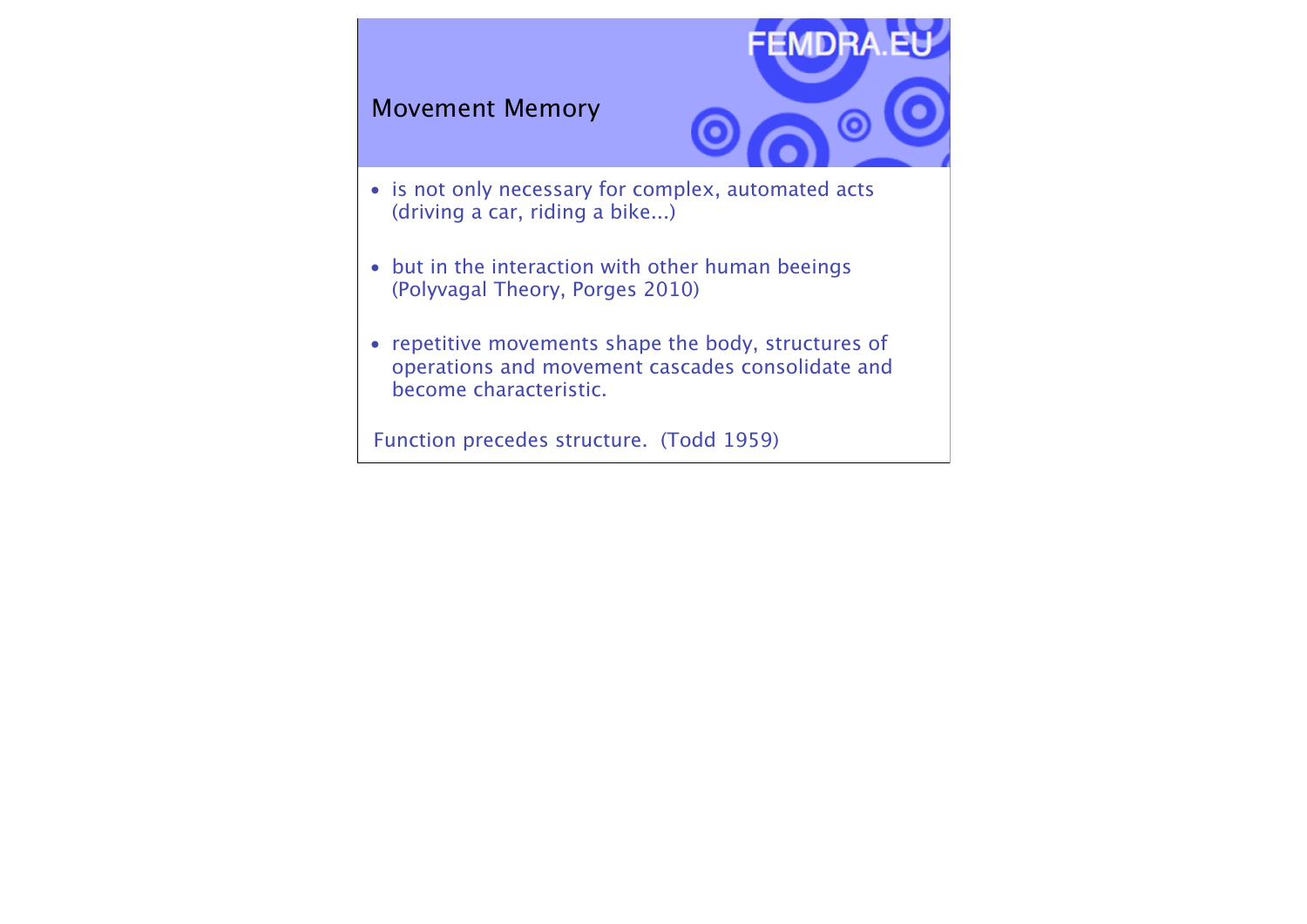#### Movement Memory



Our bodies are designed to respond without thinking, primed to protect ourselves via reactionary behaviour for the behalf of secure survival.

Threat  $\longrightarrow\hspace{-.08in} >$  startle response: Protection and defensive reaction causes imbalance between head and shoulders.

If this posture gets chronic its a source for feelings of fear, mistrust and permanent thinking about danger.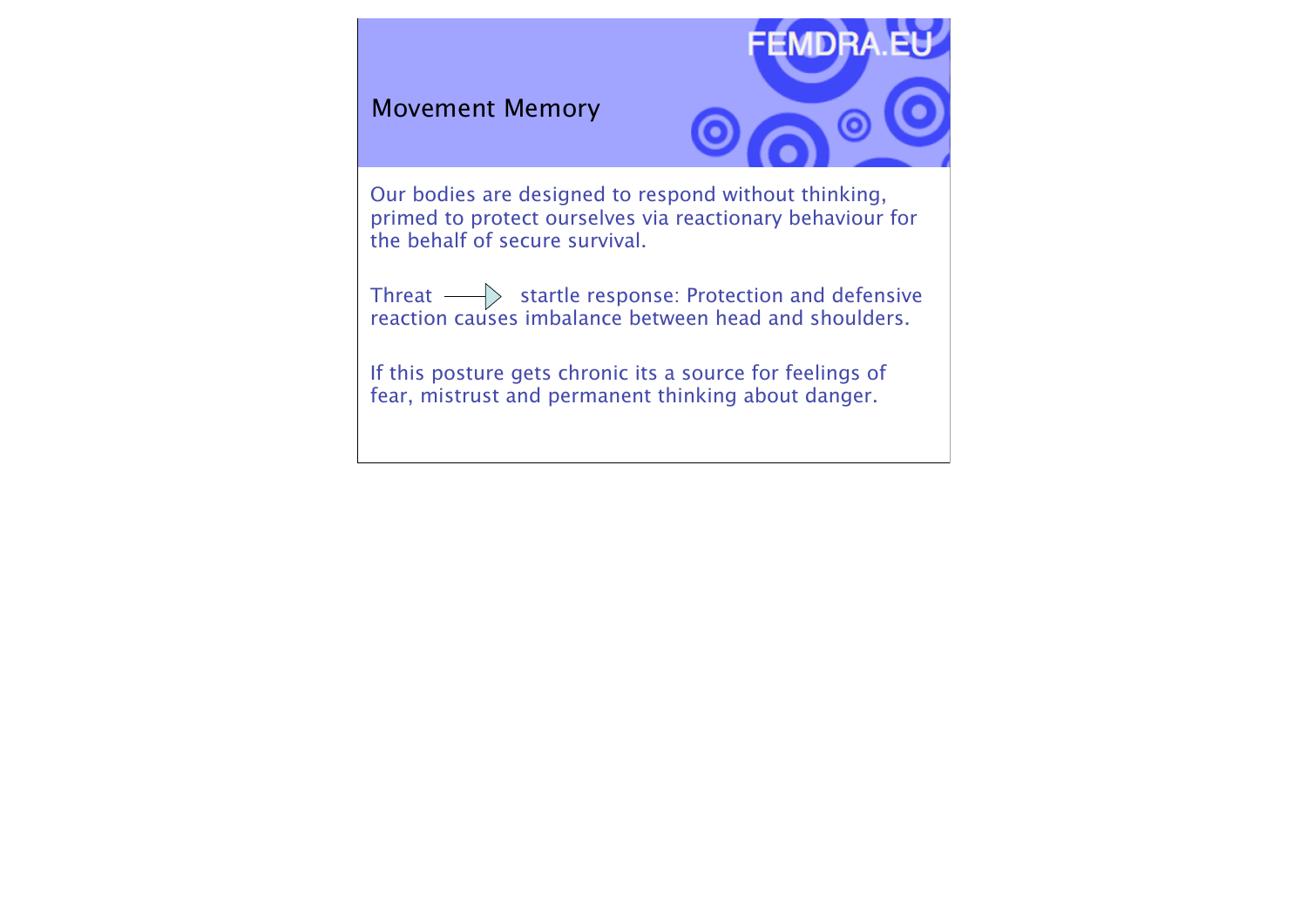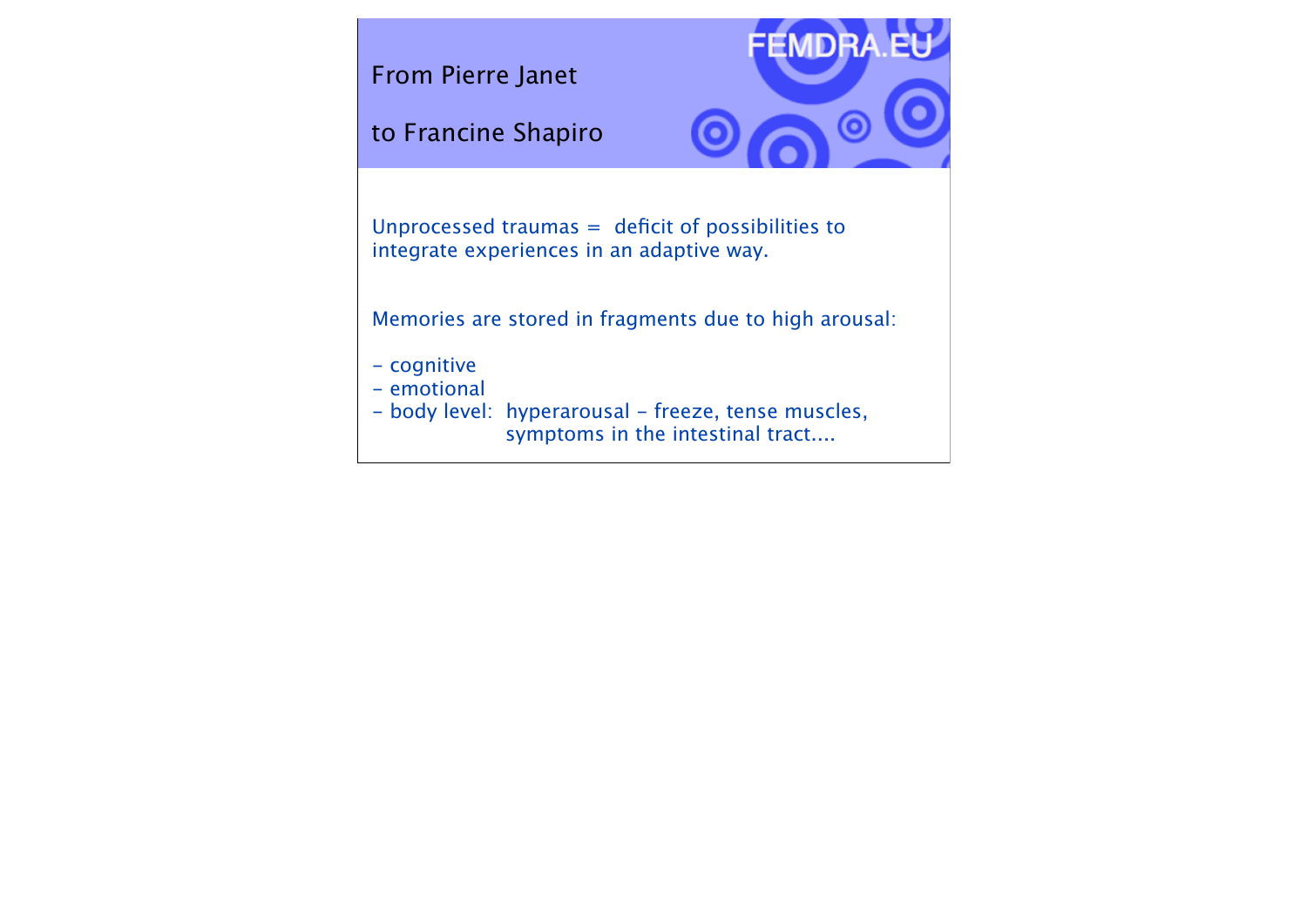**Reprocessing** with EMDR



EMDR allows to re-process dysfunctional stored memories and transforms all elements

cognitive, emotional and body level.

The processing of a targeted memory allows the appropriate connections to be made to the adaptive network.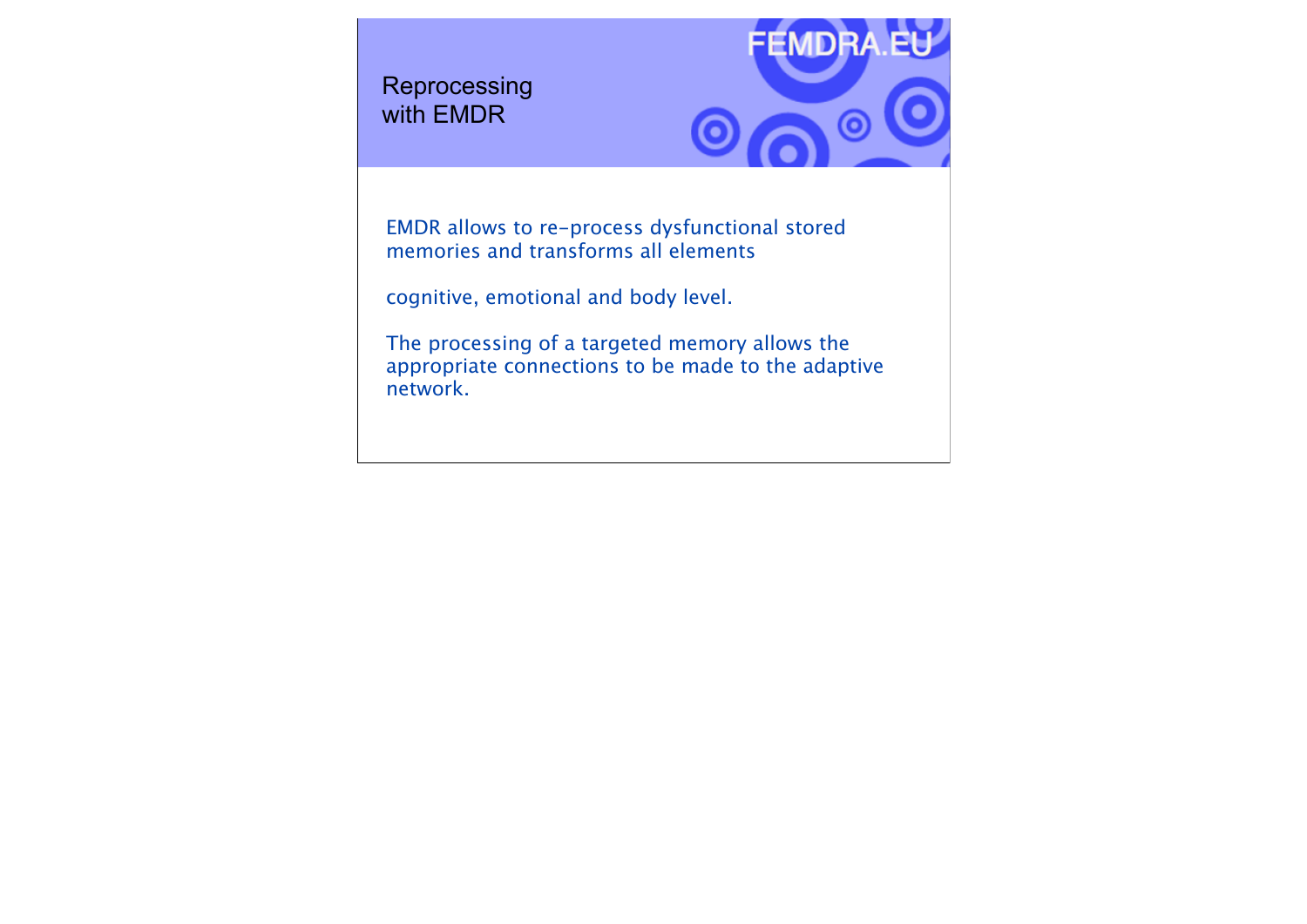#### Reprocessing with EMDR in Movement



- Actively inviting movement of the whole body into the therapeutic space.
- Creating a therapeutic relationship which functions as a safe, "moving space", which contains:
- Movement awareness: Reflexes, body signals, body language.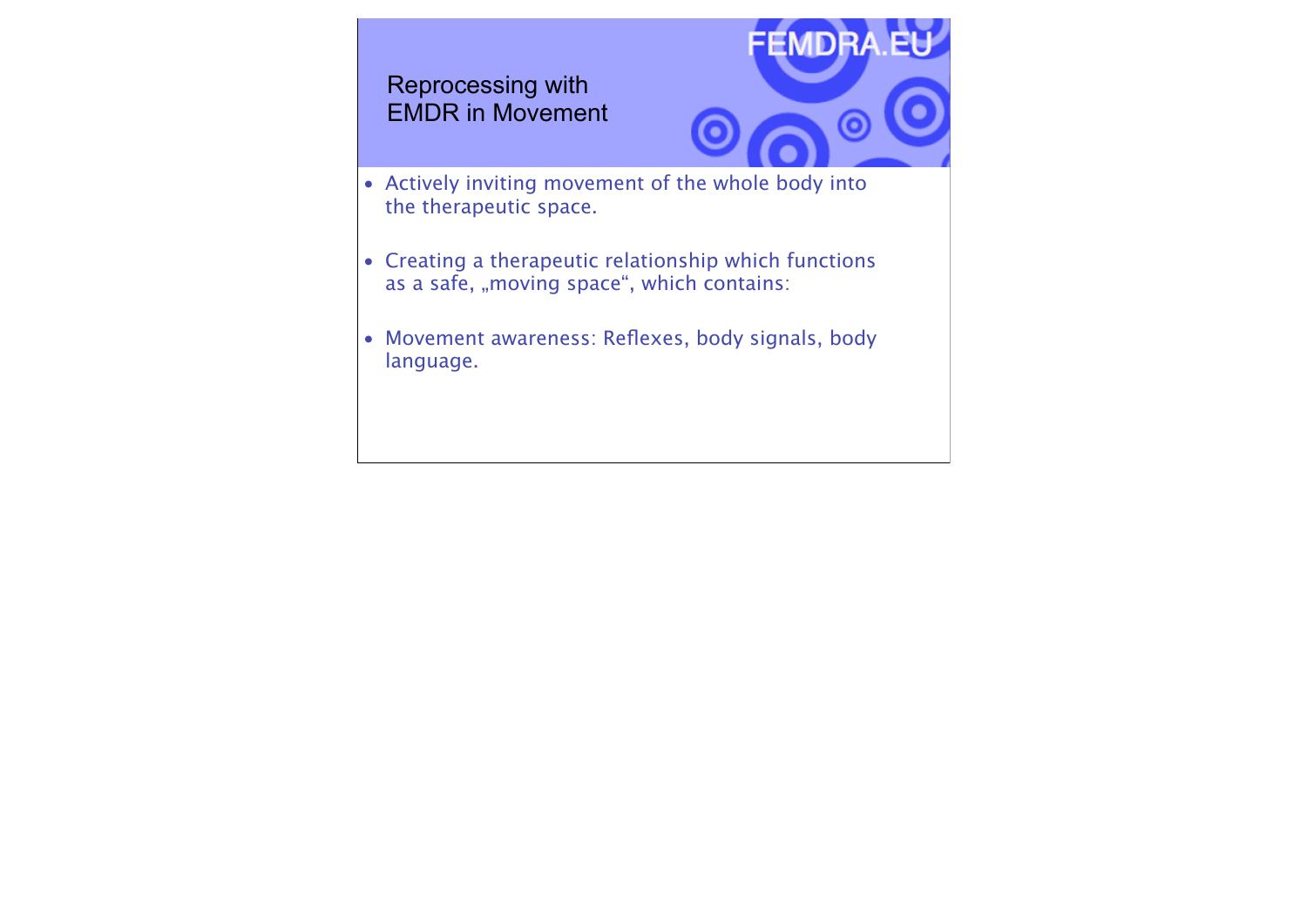#### EMDR in Movement



- with complex traumatised clients: Enhances reprocessing of dysfunctional stored body memories. f.e. releasing "stucked" and "freezed" action patterns.
- is helpfull if client has symptoms "instead" of memories - "bottom up" method.
- is useful to recognize and interrupt dissociation
- helps if the EMDR process is blocked or "looping"
- helps to deepen the process in a safe way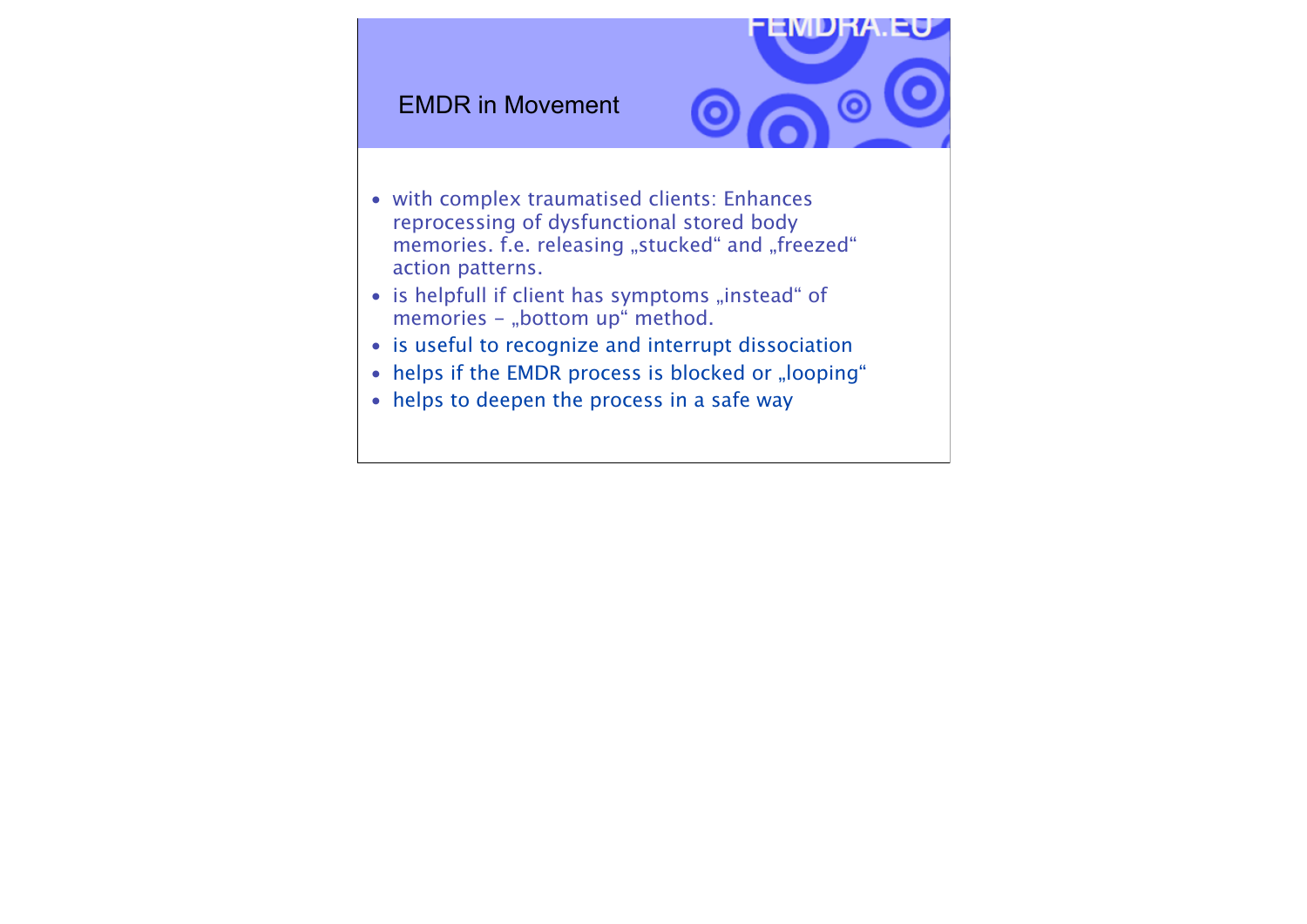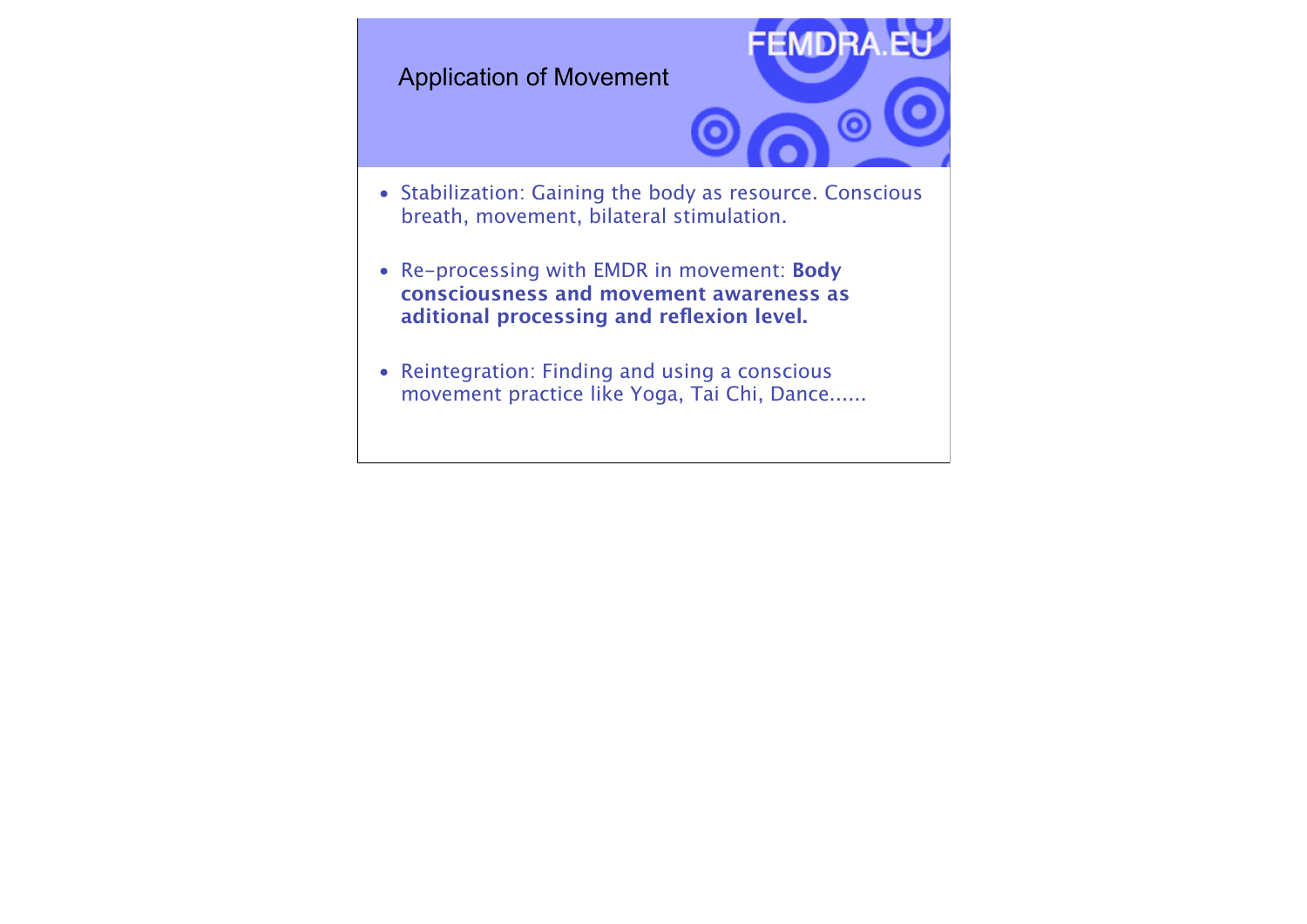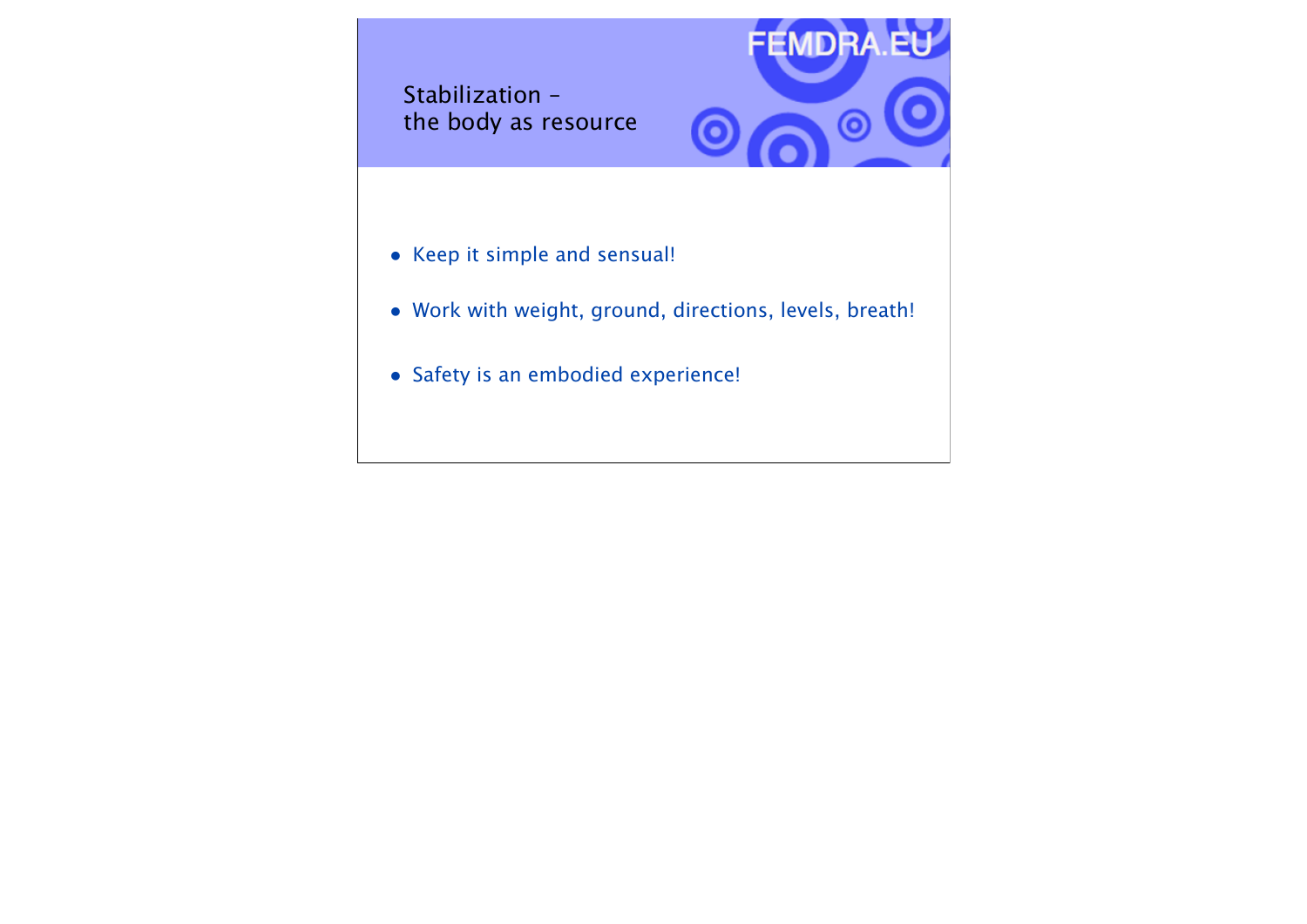Stabilization – the body as resource



- Install body resources & movement with bilateral stimulation.
- Connect the safe place with movement and movement imagination.
- $\bullet$  Do a bodypart journey with and without music.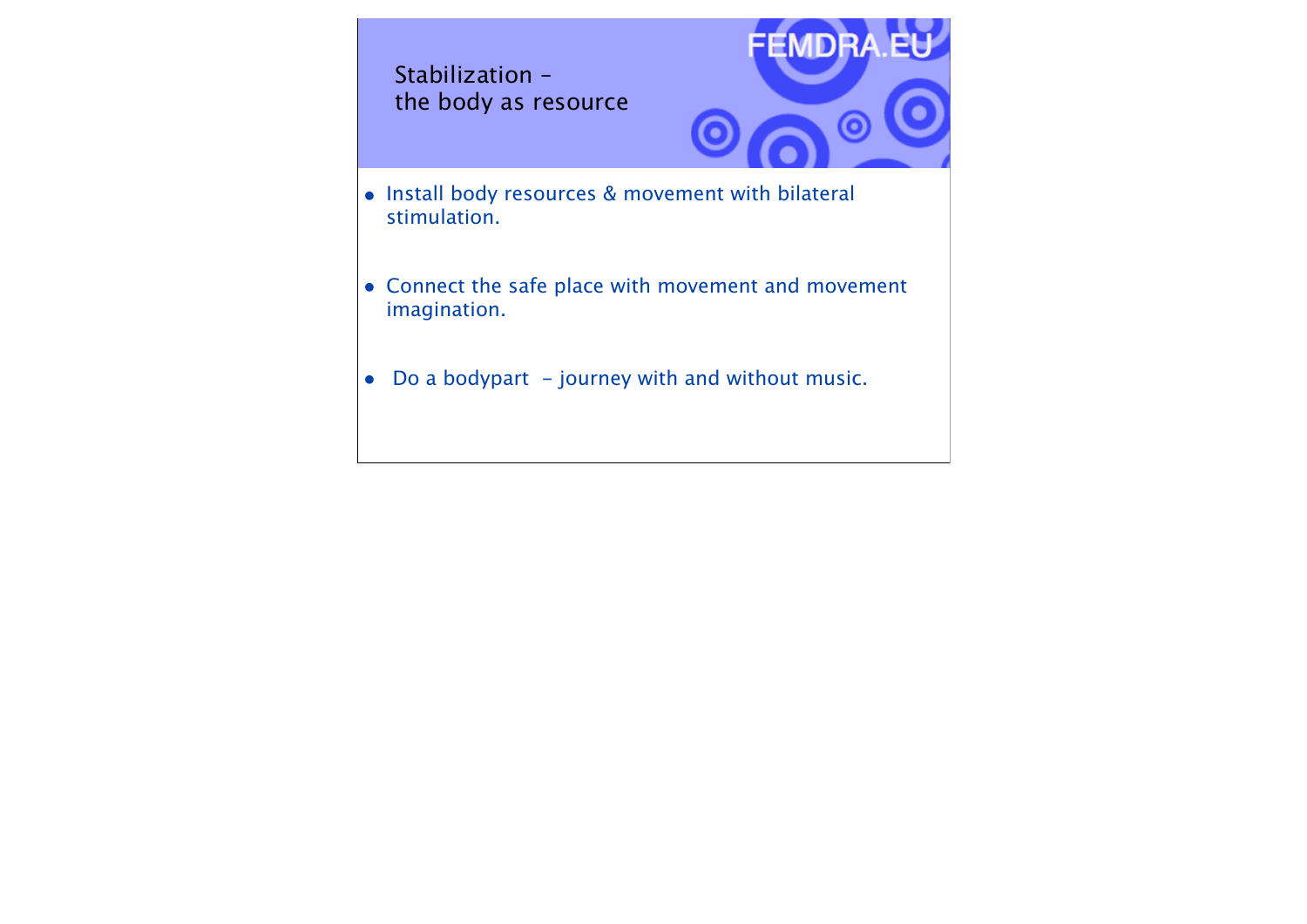Body language - talking body



Find sensate, sensual words for bodysensations. Every emotion can be described as a body sensation: Presure on the breast, in the throat, tense jaw, cold hands...

Excercise to diferentiate cognition/emotion/body sensation (A. Juhan)

I think - I feel - I sense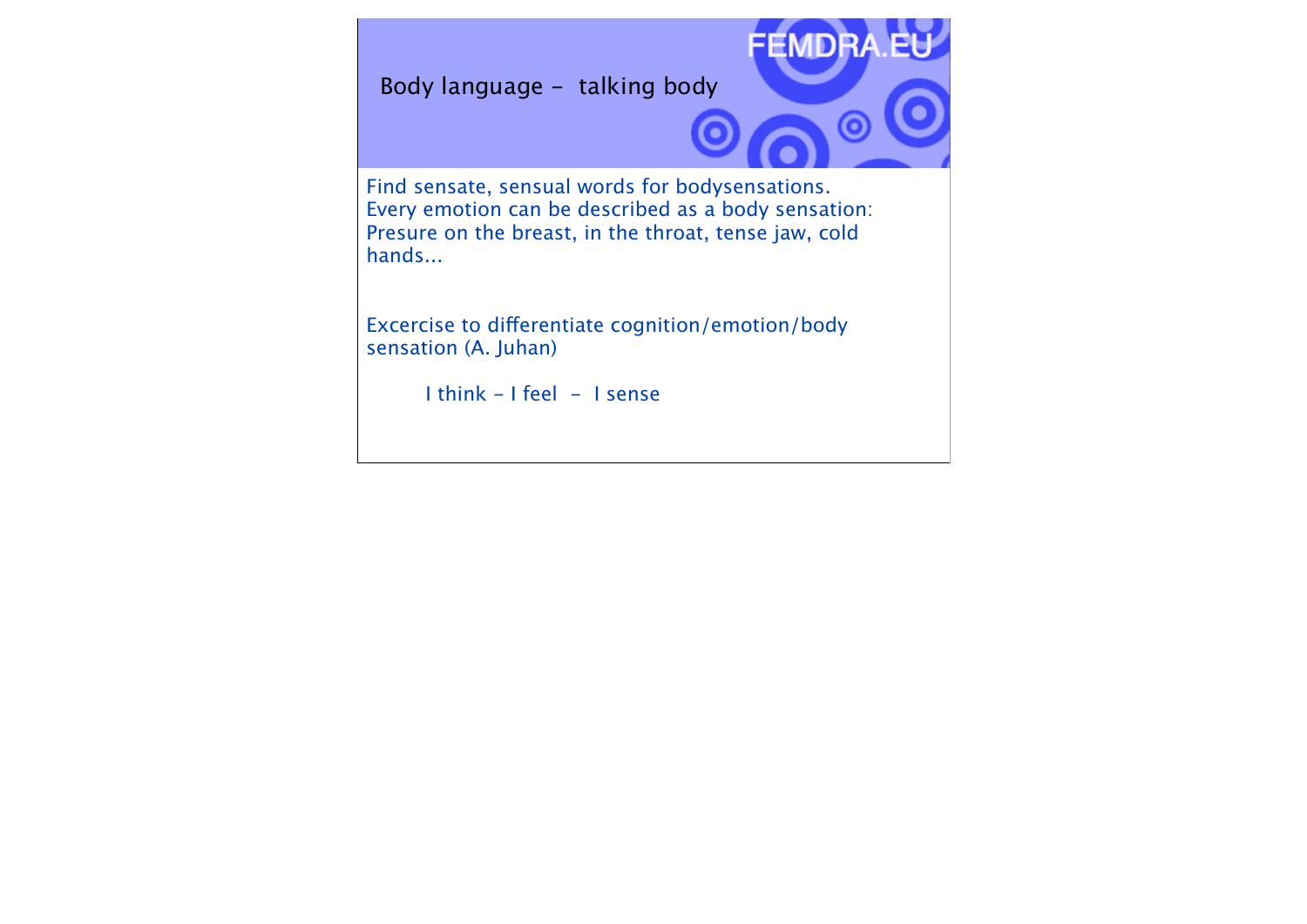Stabilization – the body as resource



How deeply we percieve something depends on how open we are to allowing our response to the perception to sequence through our bodies.

(Susan Apostoyow)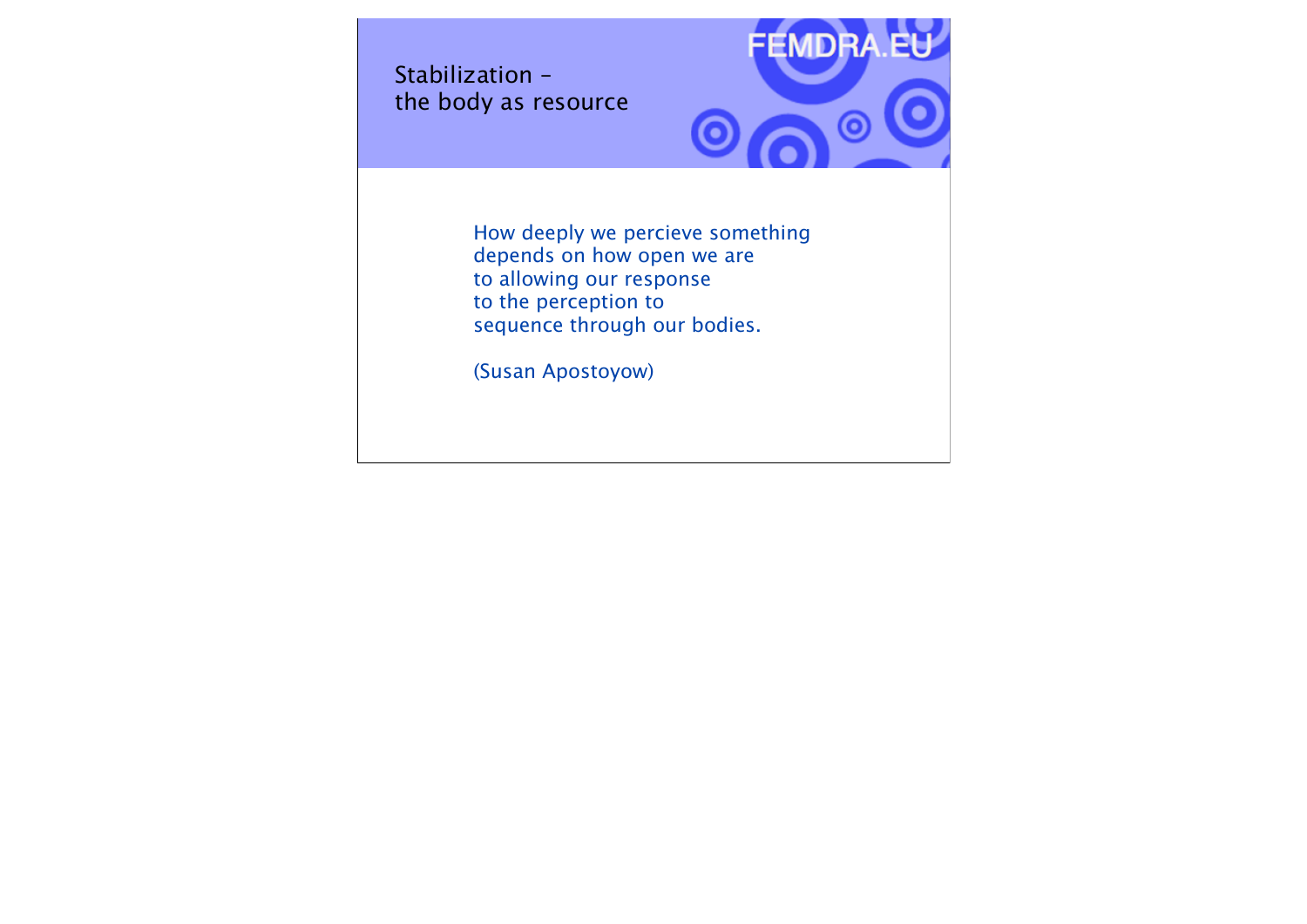Sailing safe in the therapeutic relation - ship



..When we are mobilized for defense we give up access to social engagement components: benevolence, care, compassion..."

"To balance our needs for social interaction with our needs for safety, we must know when to turn the defense off and when to turn the defense back on."

Stephen Porges (2012)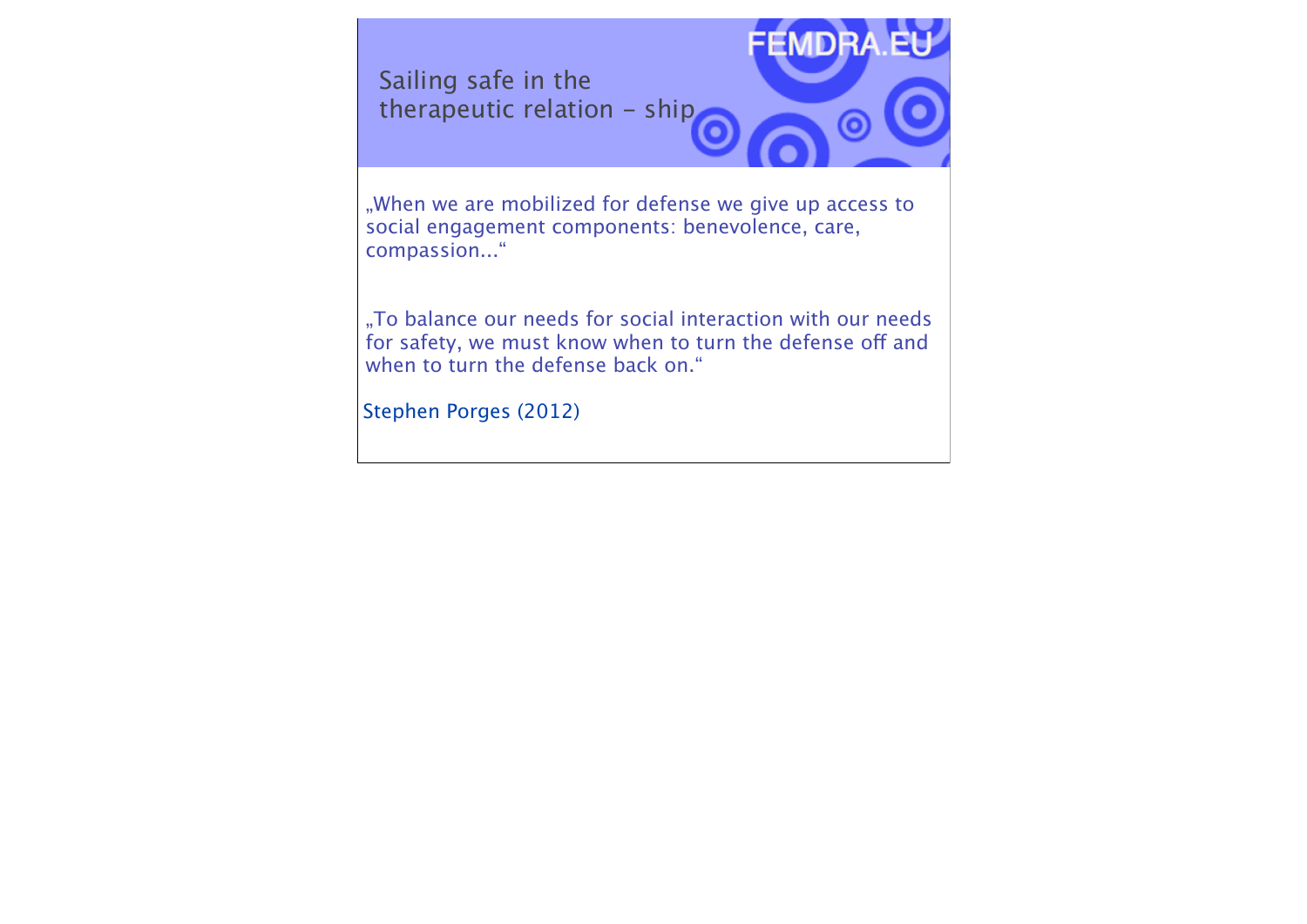Sailing safe in the therapeutic relation- ship



Trauma survivors experienced the original traumas and the aftermath alone without support.

Therefore its crucial to experience reprocessing from a place of connection and attachment:

Internally - working with & connecting the Ego States

Externally - working with the therapeutic relationship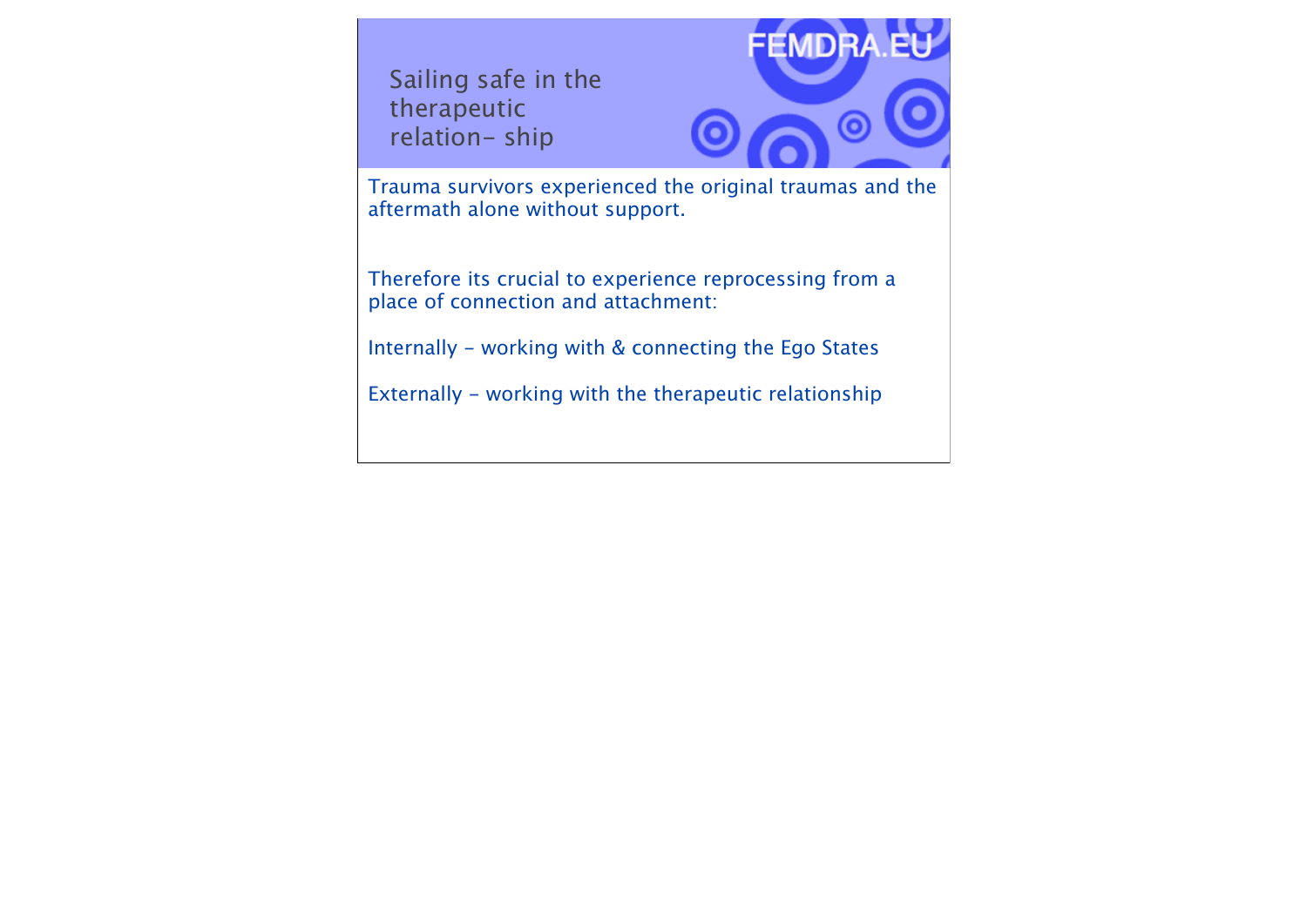Sailing safe in the therapeutic relation- ship



Contingent communication consists of verbal and non verbal signals and facilitates positive attachment. (Siegel1991)

"Healthy attachment behaviors are parallel to the regulation of biological synchrony between organsims." (Alan Shore 2001)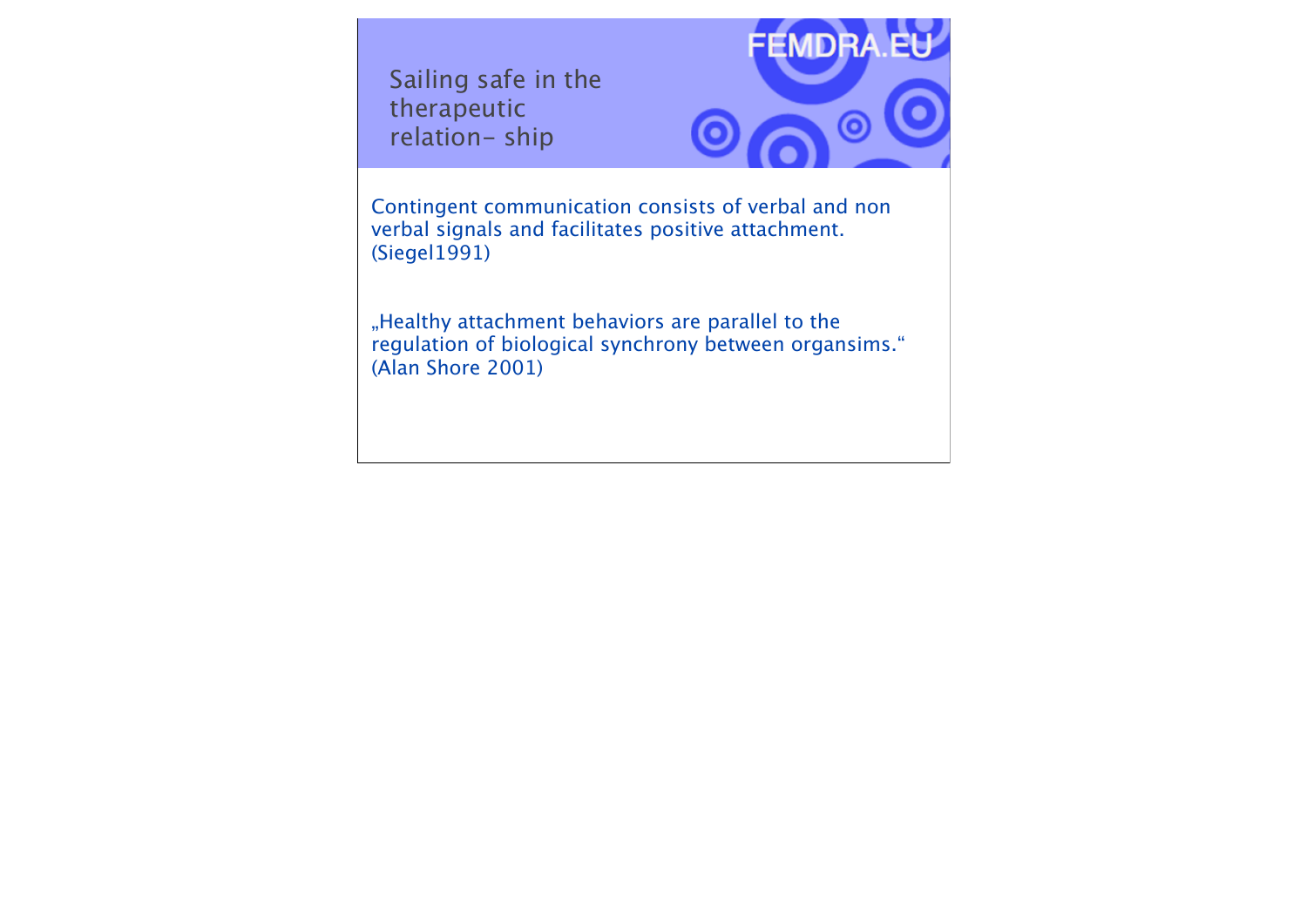Sailing safe in the therapeutic relation-ship



As therapist be ready to

use space, diferent directions, levels in the room to breath with the client to mirror on a body level: postures, gestures... to move with the client to move yourself

to help the client to regulate emotions and modulate behavior in relation to others in a productive way.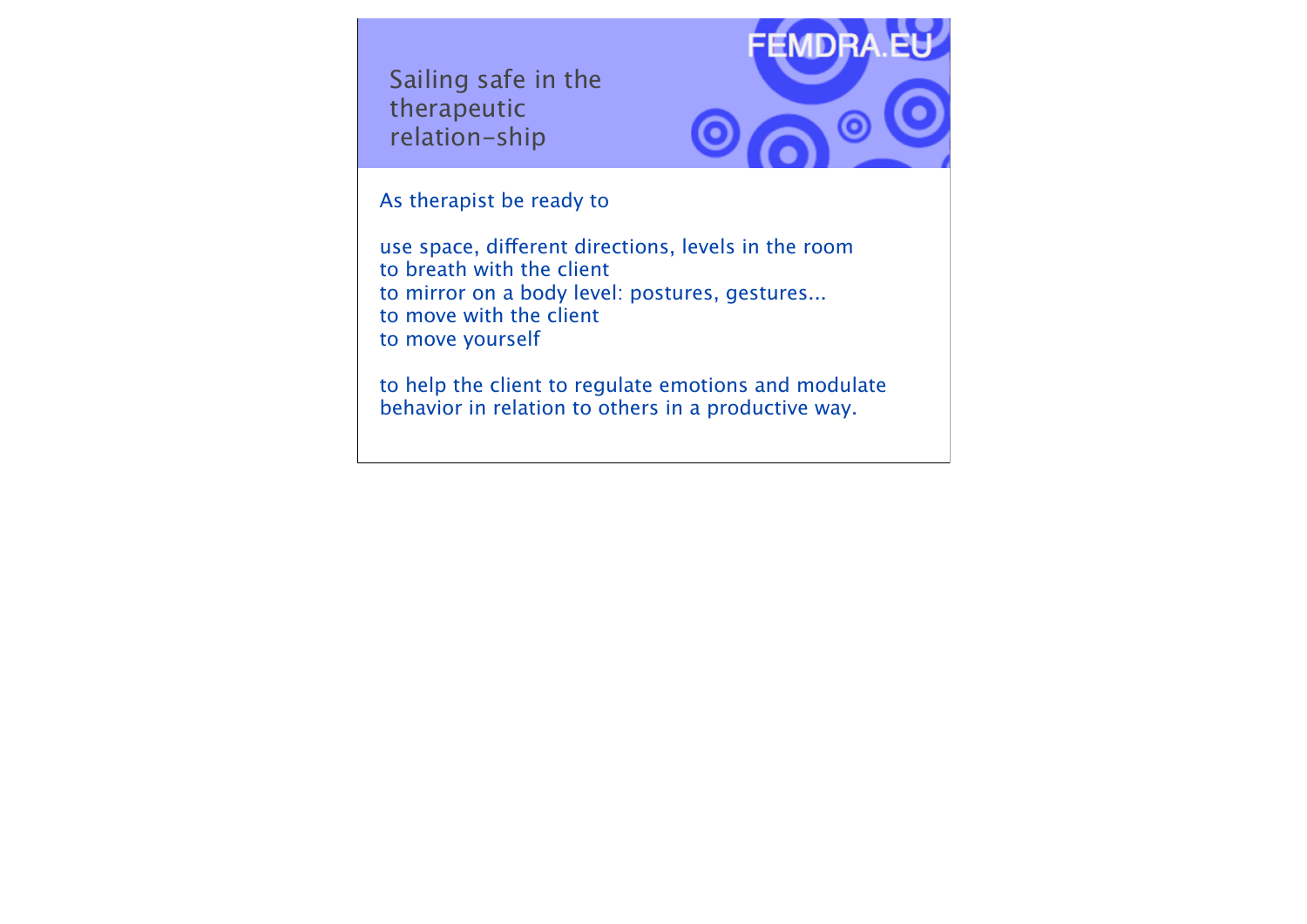Sailing safe in the therapeutic relation-ship



1. Oxytocin is not only an "attachment - hormone", it helps to cope with stress and supports reorientation after traumatic events. "Oxytocin has anxiolytic, prosocial and amnestic efects." (Peichl 2009).

**2. Vasopressin:** seams to increase the sympatic arousal.

The cooperation of Oxytocin and Vasopressin explains attachment like the parent-child bonding, friendship and also the dynamic of the traumatic perpetrator - victim relationship. (Peichl 2009)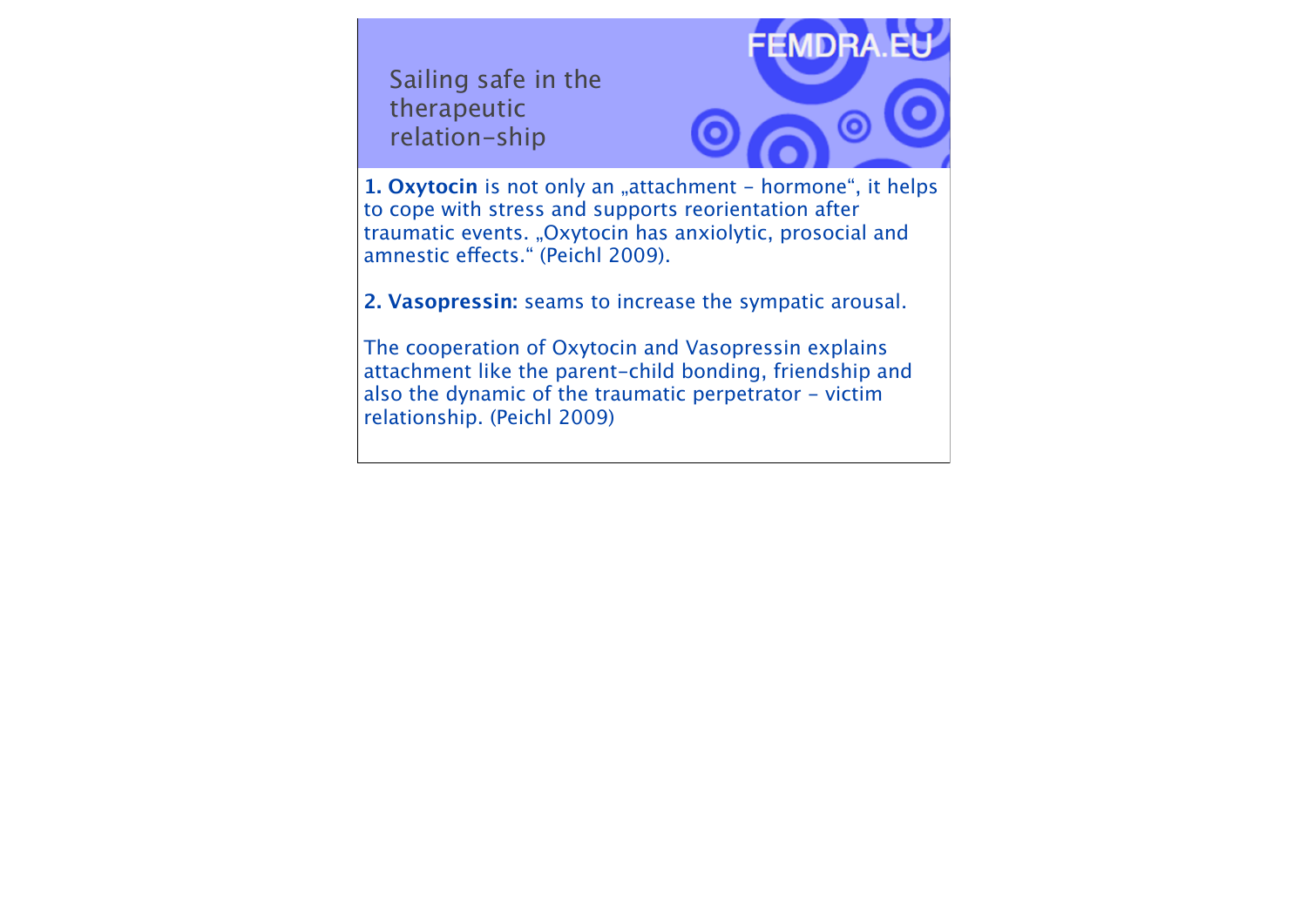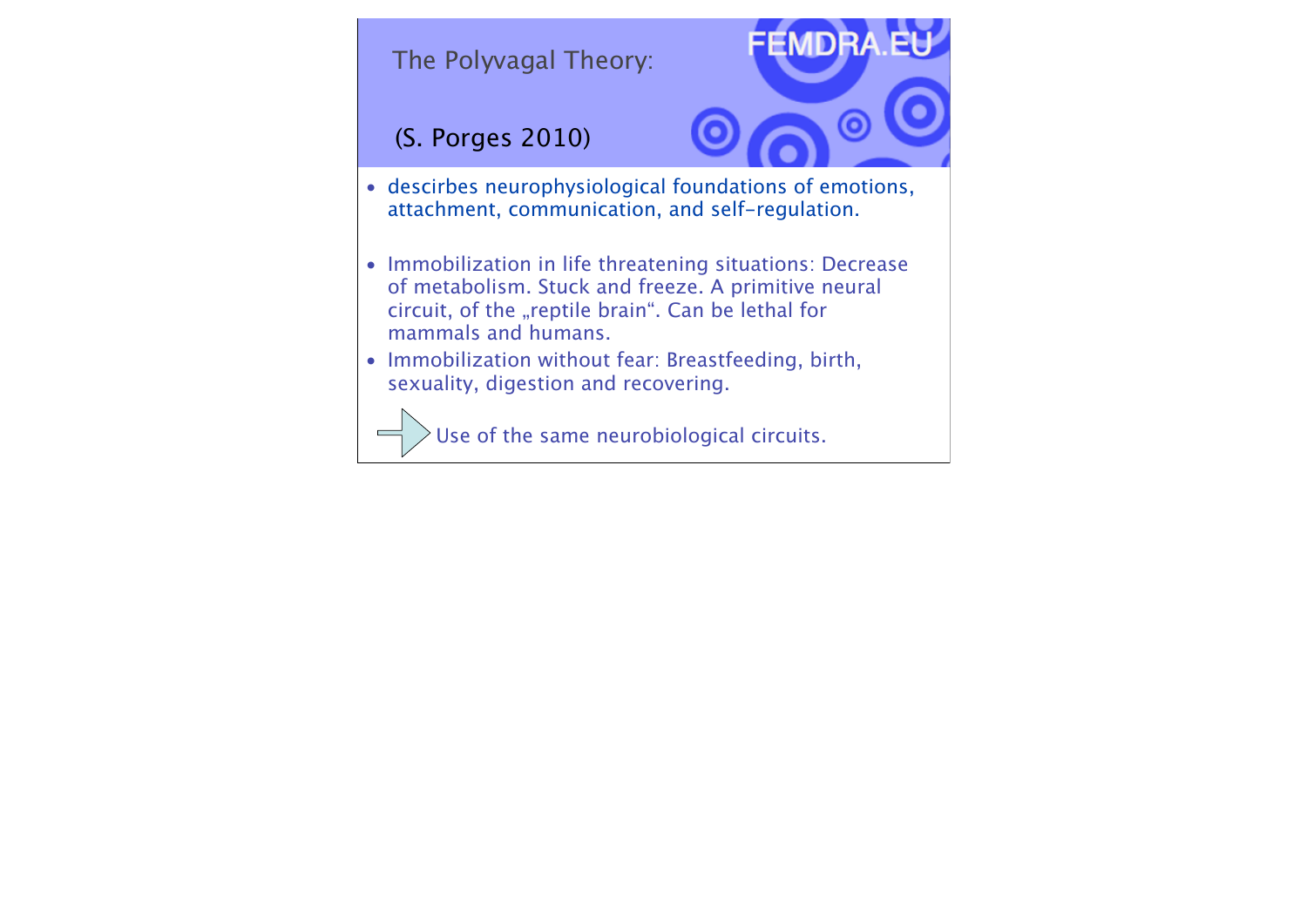The Polyvagal Theory: (S. Porges 2010)



- Mobilization fight/flight: Inhibiting the visceral vagus to foster mobilization behaviors. Increase of the metabolism.
- Social engagement: Unique to mammals, characterized by the myelinated vagus that can rapidly regulate cardiac output to foster engagement and disengagement with the environment. Supports positive social interaction, increases feelings of safeness.
- **Play, Dance = Hybrid: Aspects of mobilization and social engagement.**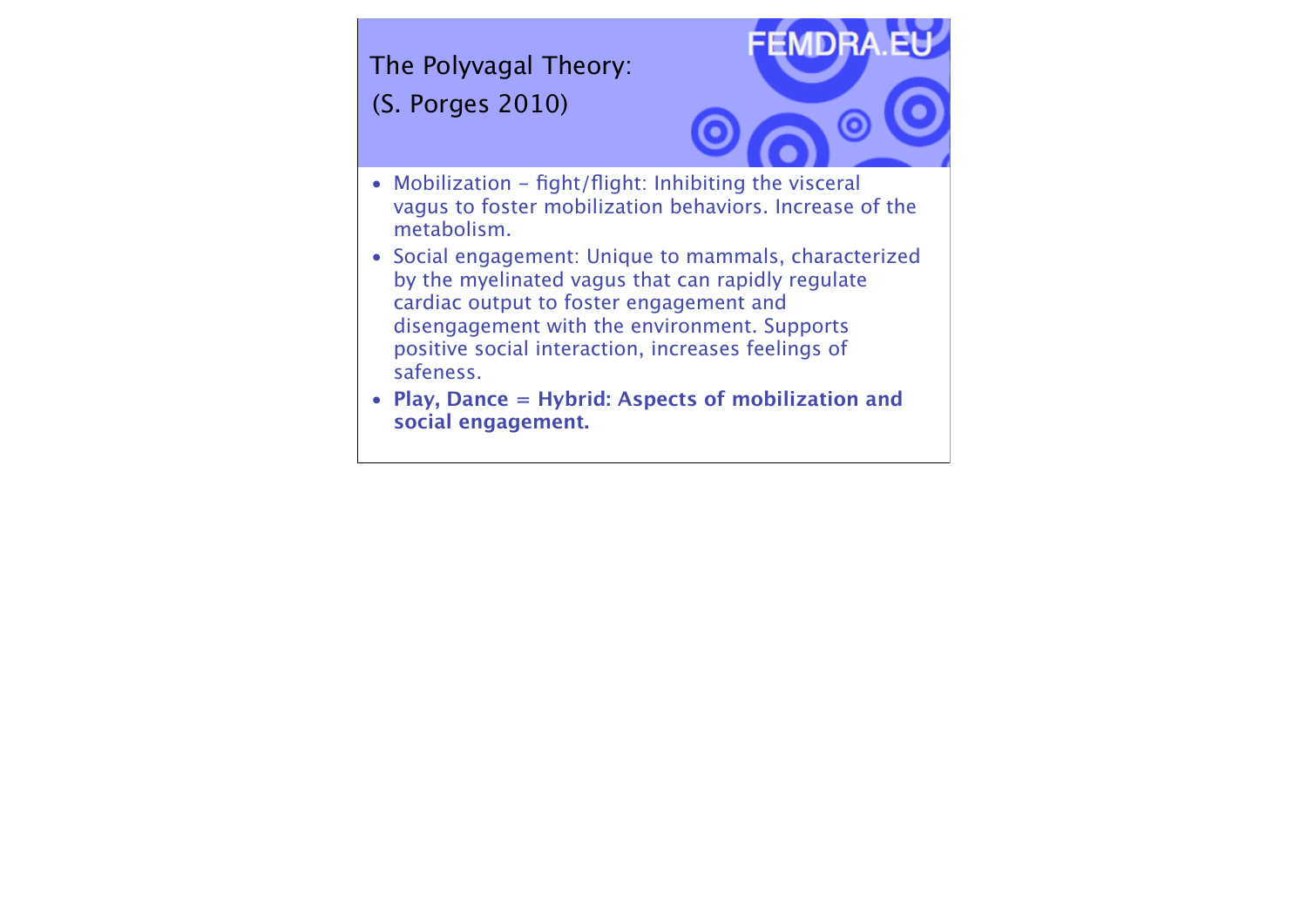#### Neuroception



- The evolution of the autonomic nervous system provides an organising principle to interprete the adaptive significance of physiological responses in promoting social behavior.
- Depending on wether the counterpart is instantly classified as dangerous or harmless a corresponding neurobiological operation is mobilised.
- Neuroception is the ability to percive behavoir on a neural level.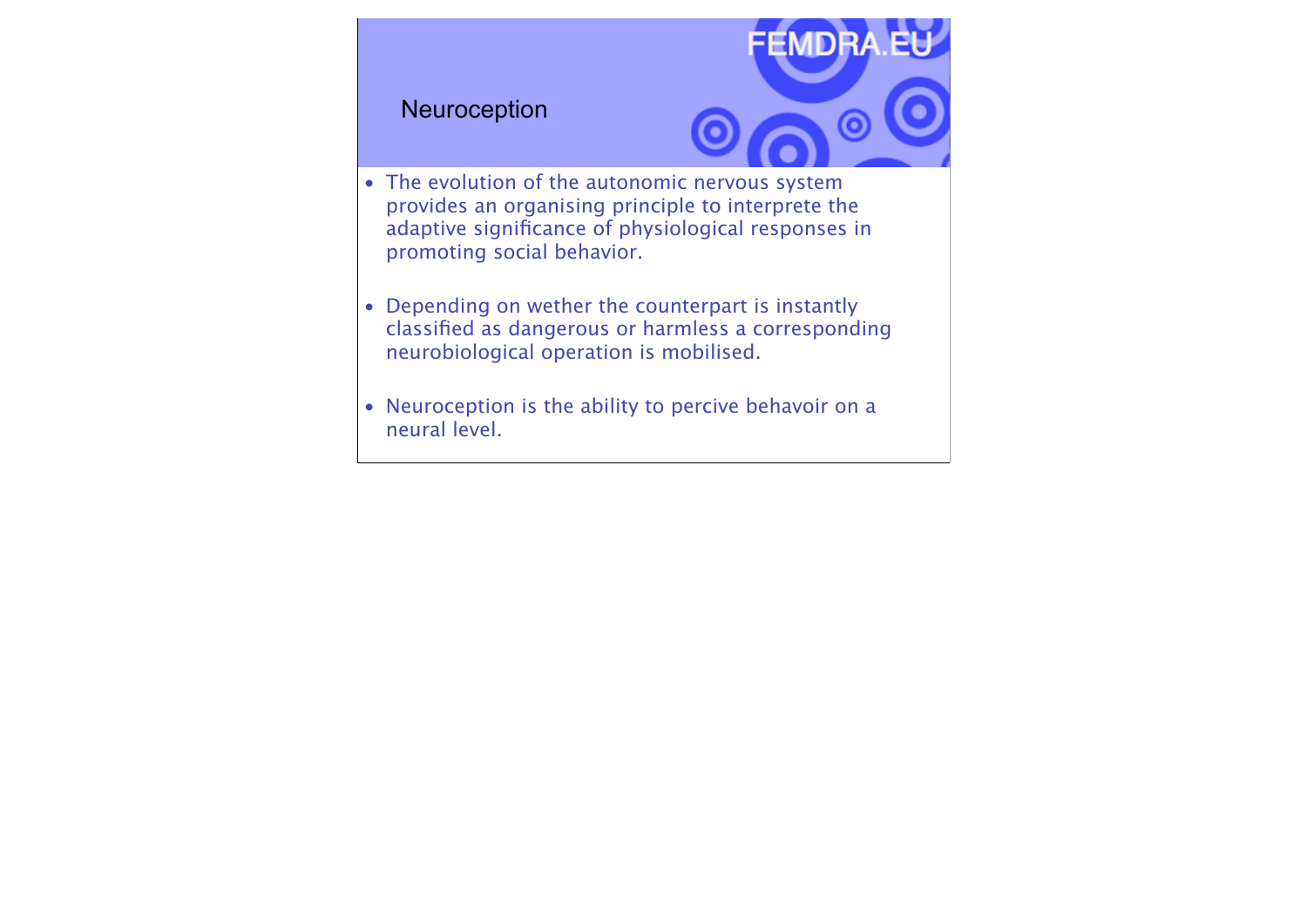#### Neuroception



- Perception involves a degree of awareness and cognition.
- Neuroception emphasizes that the process also occurs on a neural basis.
- Neuroception regulates the circuit of neurobiological reactions.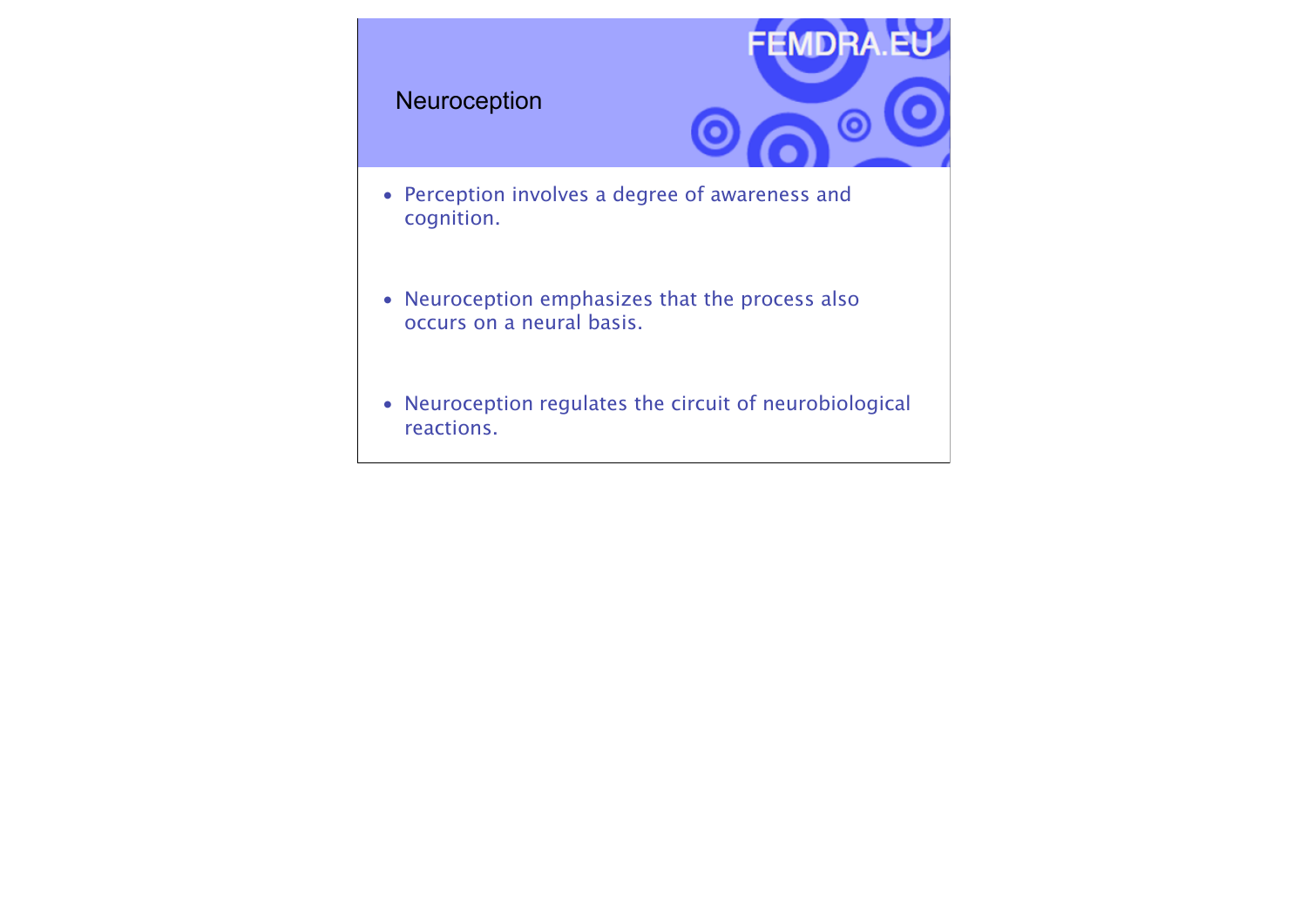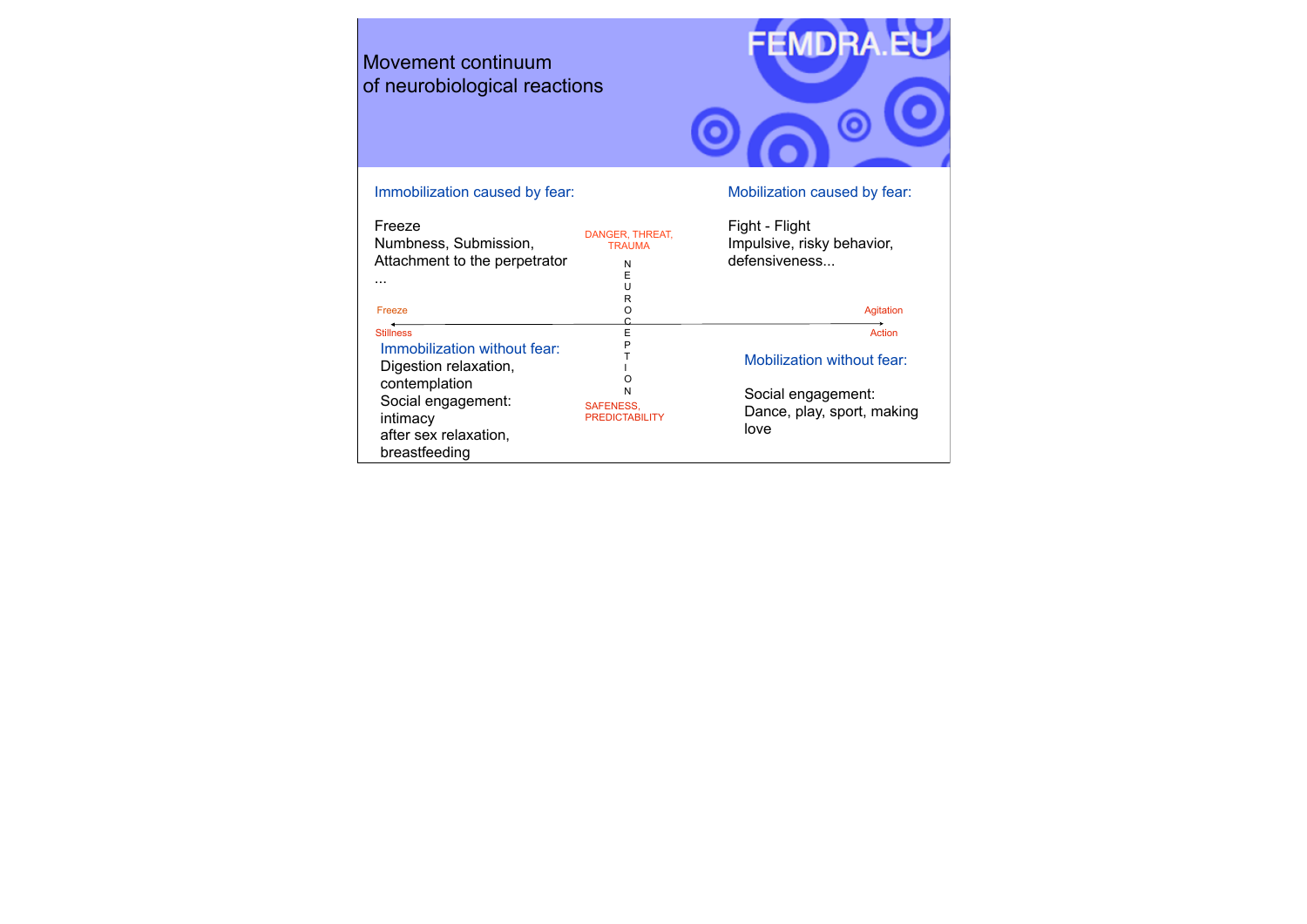**Neuroception** regulates the circuit of neurobiological reactions



- In Therapy we engage the circuits that supports social engagement.
- We regulate the neural platform that enables social behaviors to spontaneously, unwillingly emerge.
- We help clients to regulate their visceral state first together and than alone in order to engage and enjoy interactions.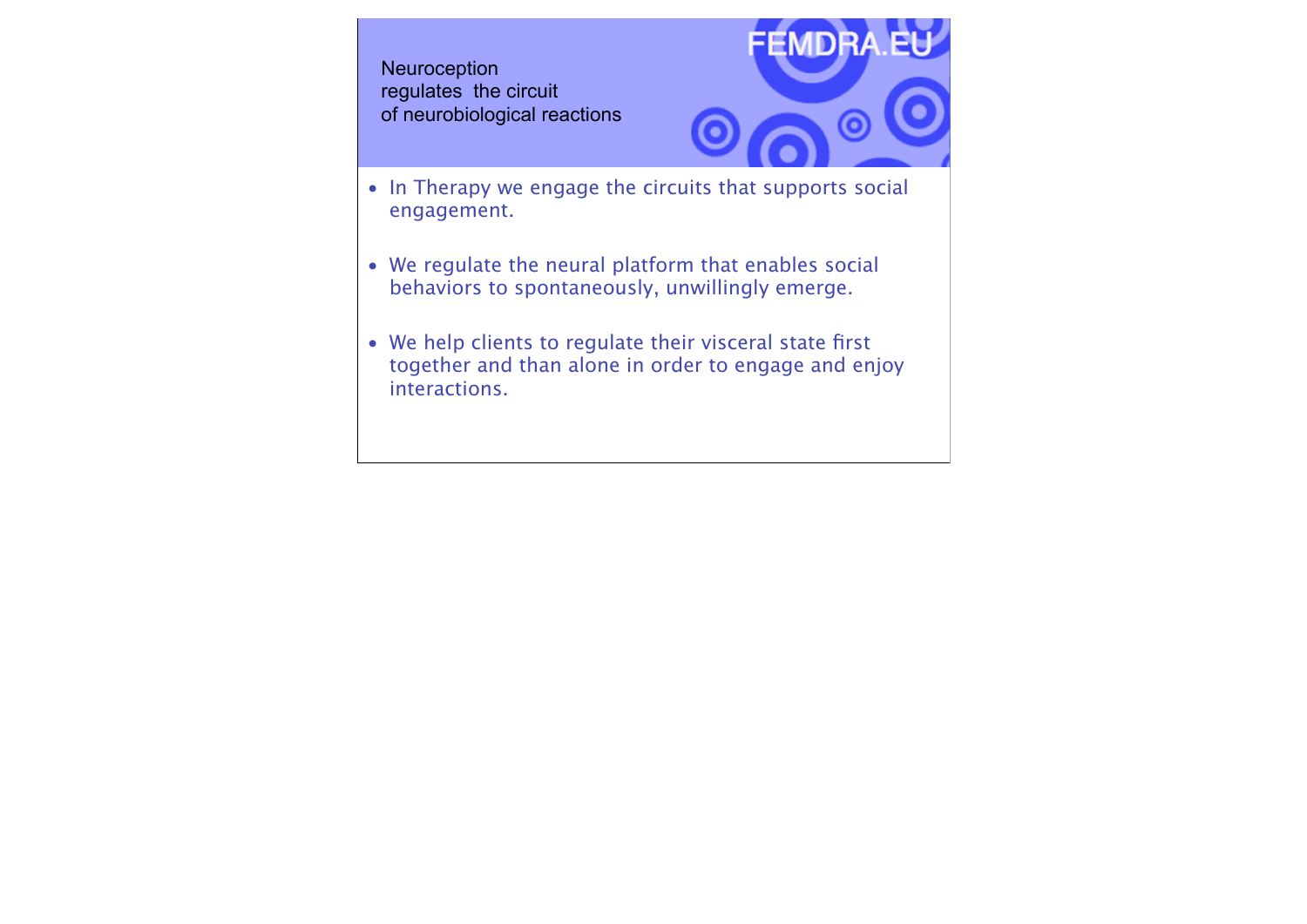Desensitization and Reprocessing



Finding a target:

**Top Down Intervention (EMDR Protocol)**: Cognitions, narrative

**Bottom Up Intervention (P. Ogden 2006)**: "felt sense" (Focusing, Gendling 1977) sensations and movement &, bilateral stimulations as searching "spotlight" for images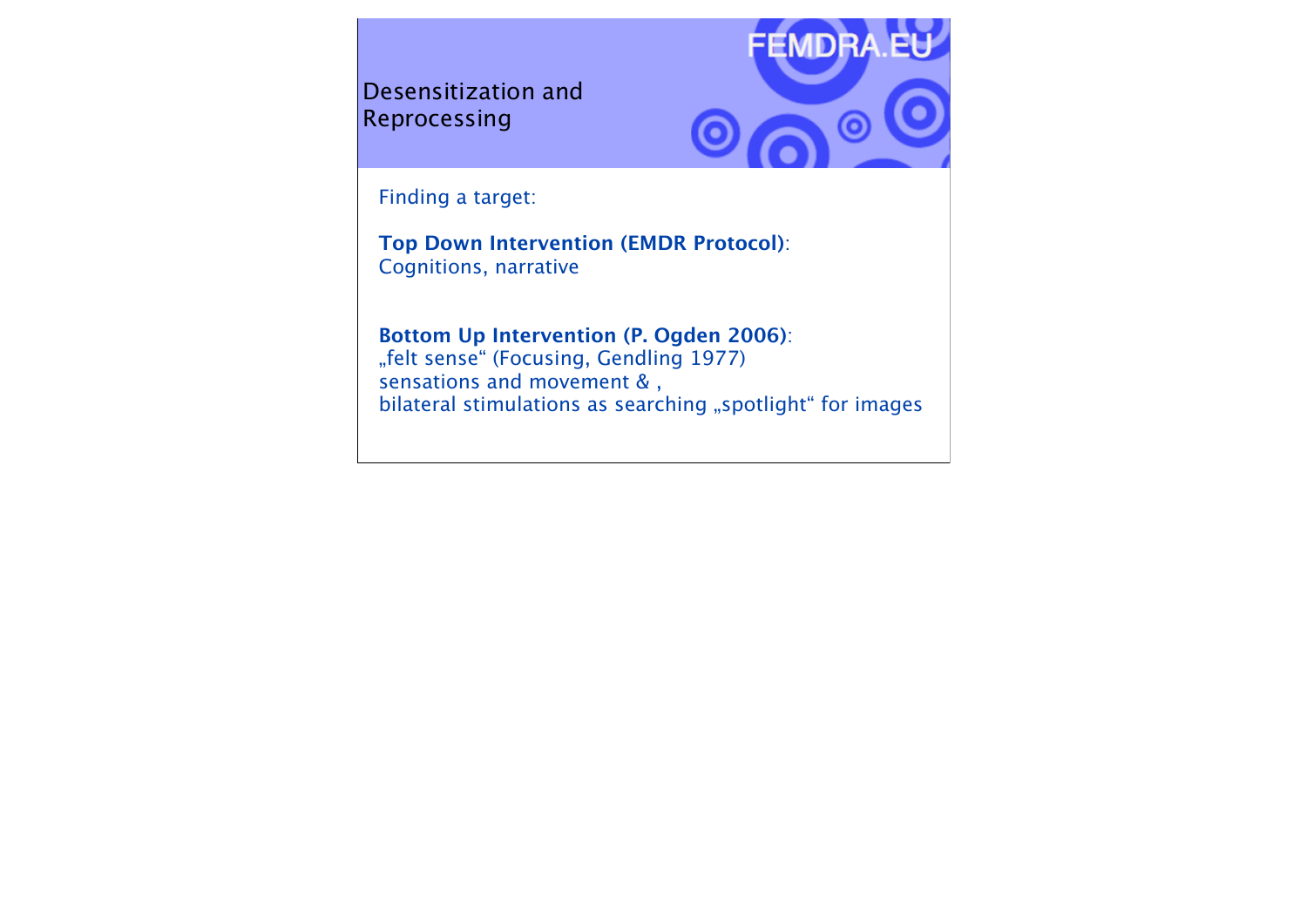Desensitization and Reprocessing



- Adding the body-resource or resource- posture or resource - movement in the EMDR - protocol
- Work with the "felt sense" (Focusing, Gendling)
- Pendulum between resource and distress in the body (Peter Levin, Pad Ogden, Bodytherapy...)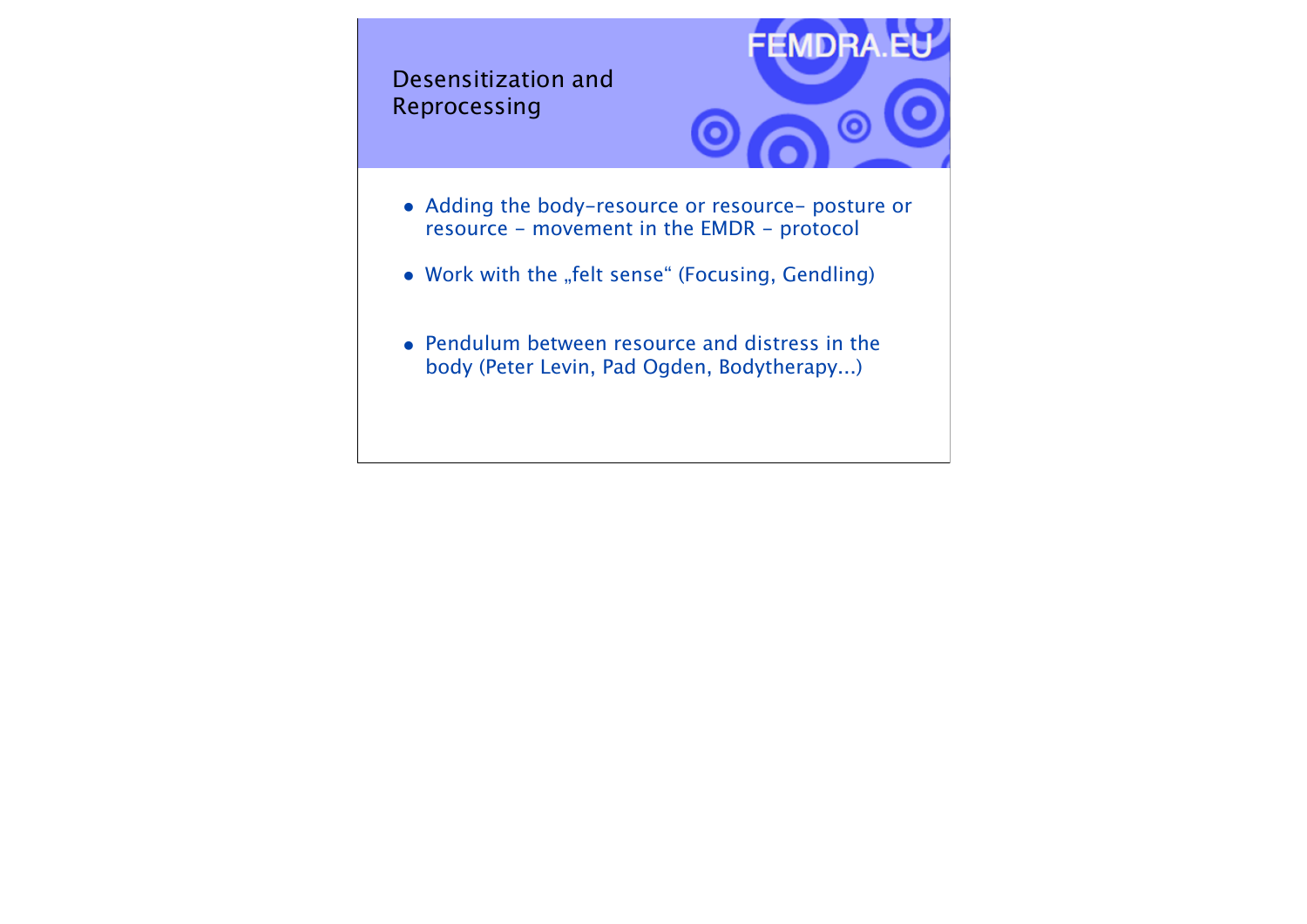# • Directing awareness on movement impulses, reflexes, micro movements. "Do not change anything. Be aware of your hand..." • Follow the impuls, exaggerate, complete. "Find the movement, go into tenseness, follow the hand, do it very SLOWLY" (P. Levin, P. Odgen) Desensitization and Reprocessing

 $\bullet$  Find the "healing" relaxing, relieving movement impulse, follow it to a resource movement.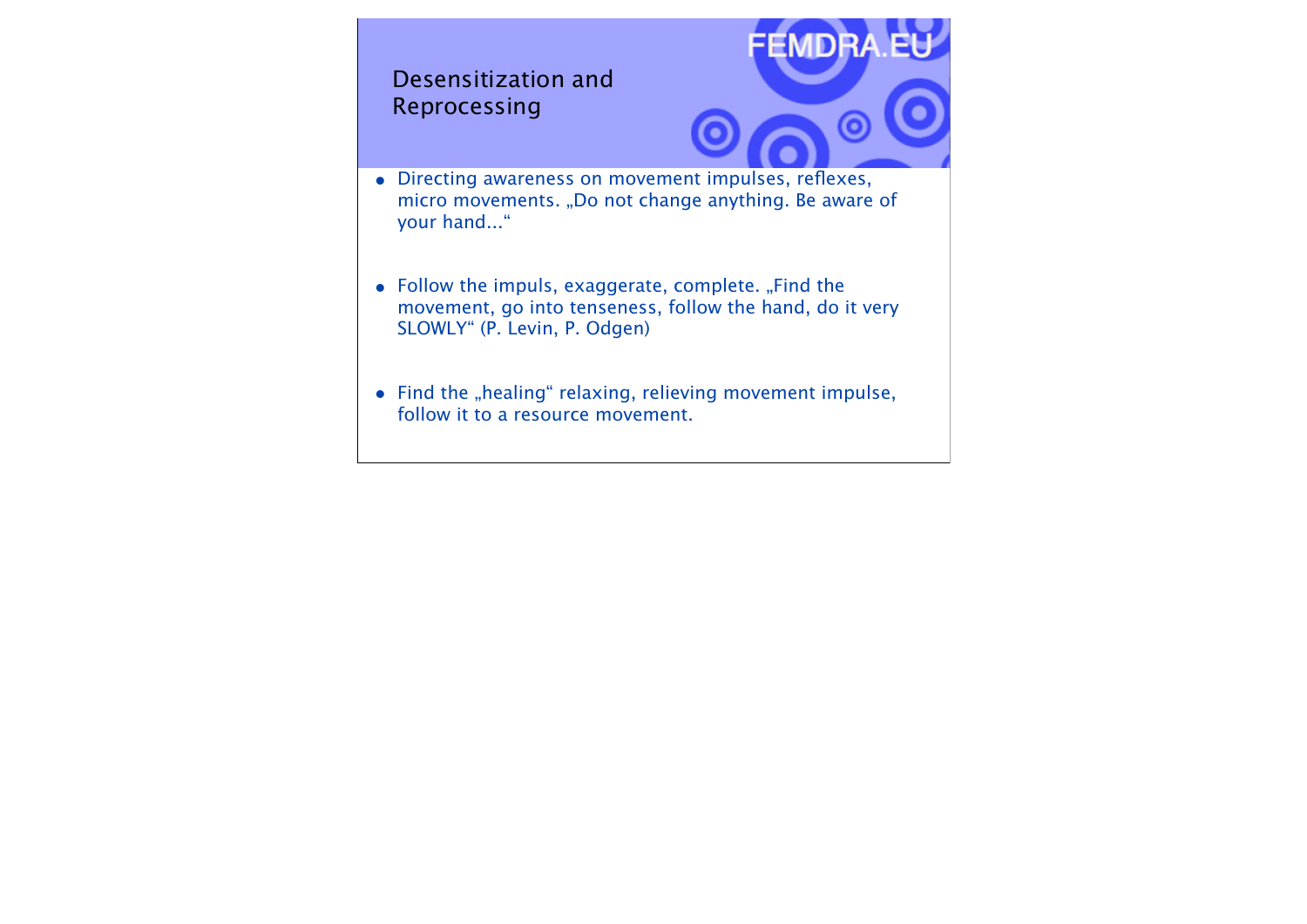### Desensitization and Reprocessing



- Recognize and stop dissociation with body and movement awareness. The therapist is mirroring the movement: "Thats what your body did  $$ follow it. How does it look like, how does it feel?"
- "Re associate" consciousness to the body with movement. "Do this gesture, hold this posture consciously - breath into it - who does it feel, what comes up"
- If there is rage or/and fear moving slowly with EYE CONTACT!!! "Look into my eyes while doing this."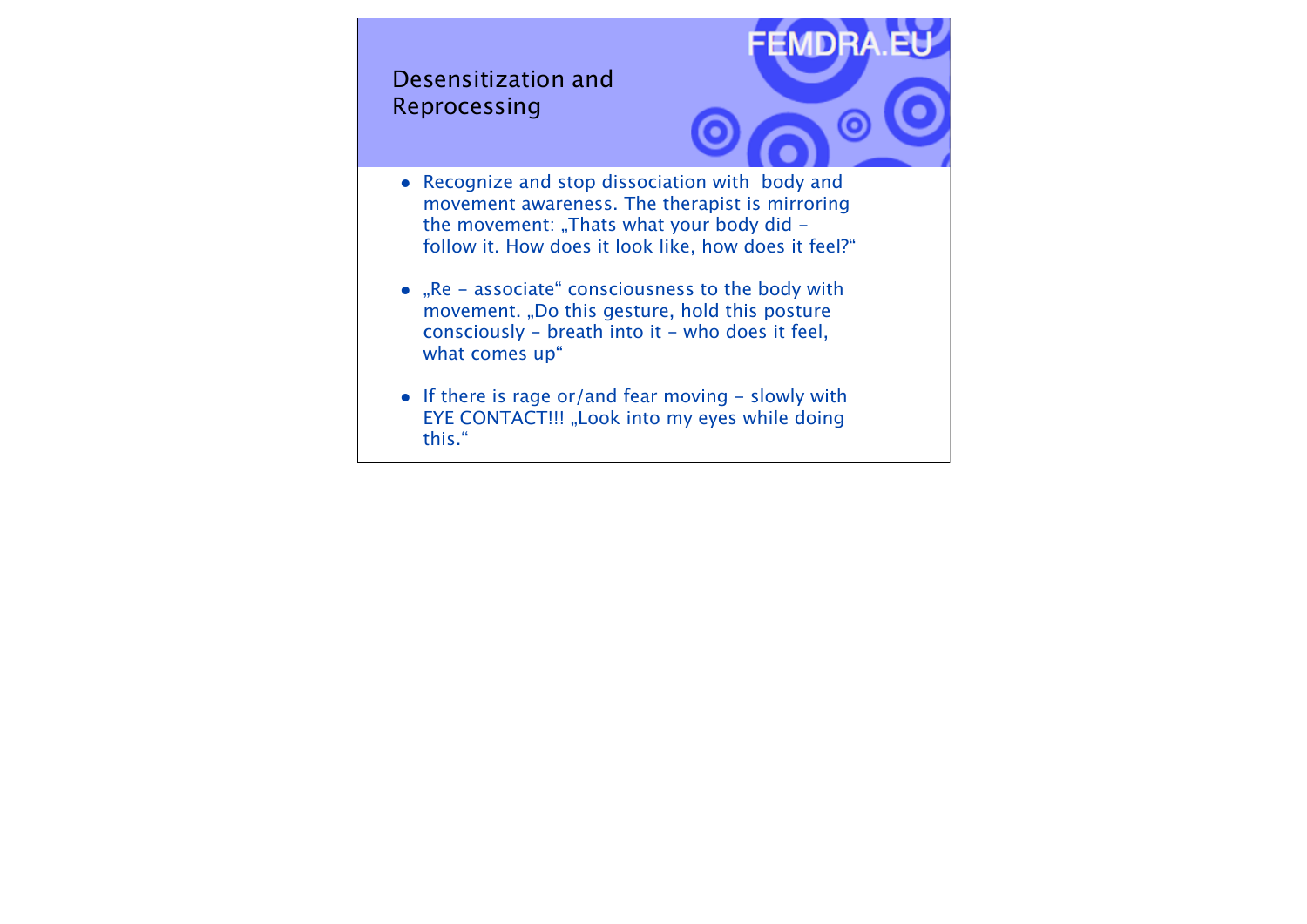## EMDR in Movement "bottom up" protocol



- 1A. If client is fragile, very distressed start with BODY RESSOURCE (2.)
- 1B. Target, SUD 0 10, activation in the body, emotion, posture/movement. (If there is a spontanous negative cognition anytime - find the positive cognition)
- 2. Body resource where does your body feel good, safe or at least neutral in comparison to the distress? Posture/ movement.
- 3. Pendulum: Let client decide when to explore the distress part. The contract of the contract of the contract of the contract of the contract of the contract of the contract of the contract of the contract of the contract of the contract of the contract of the contract of the cont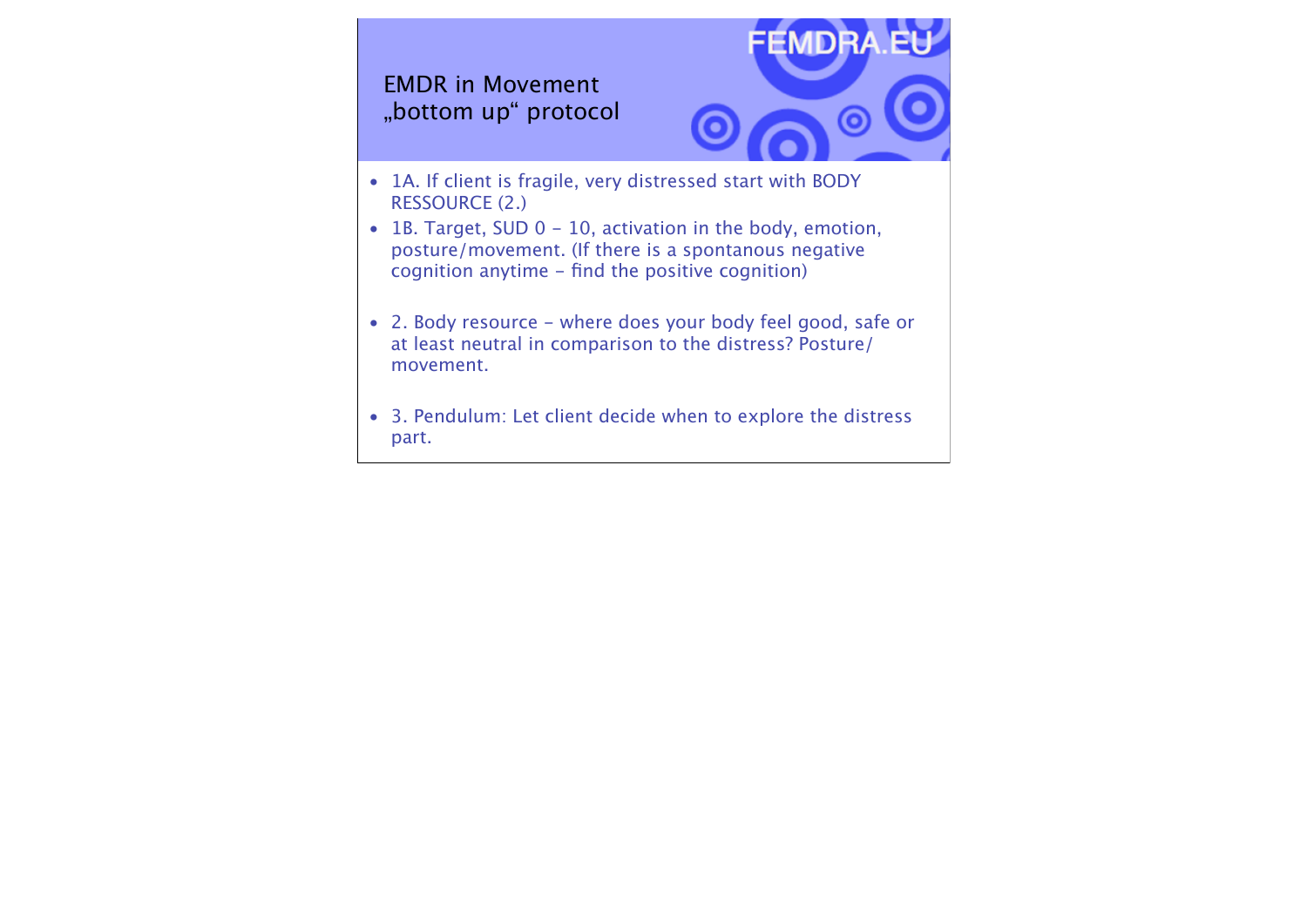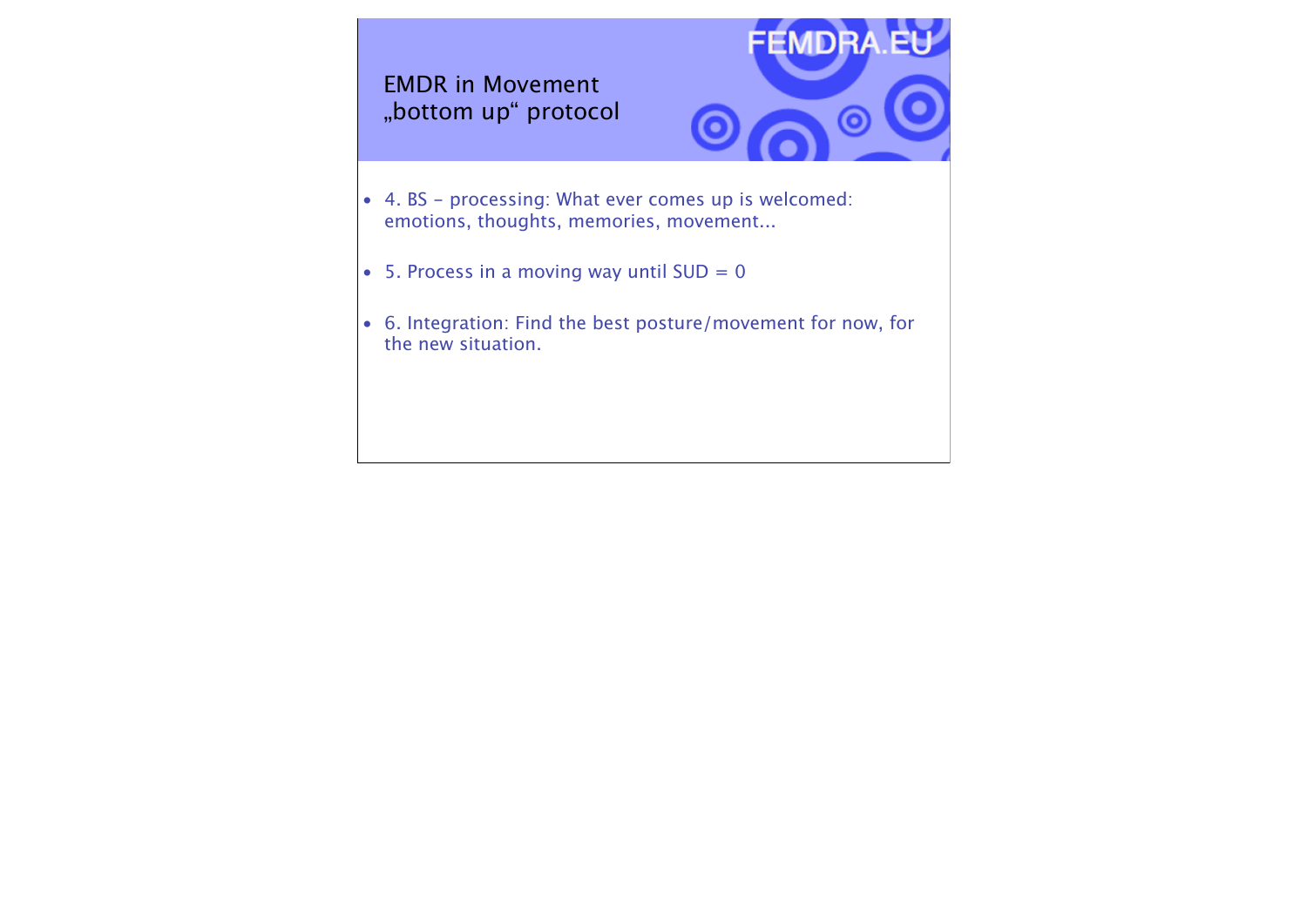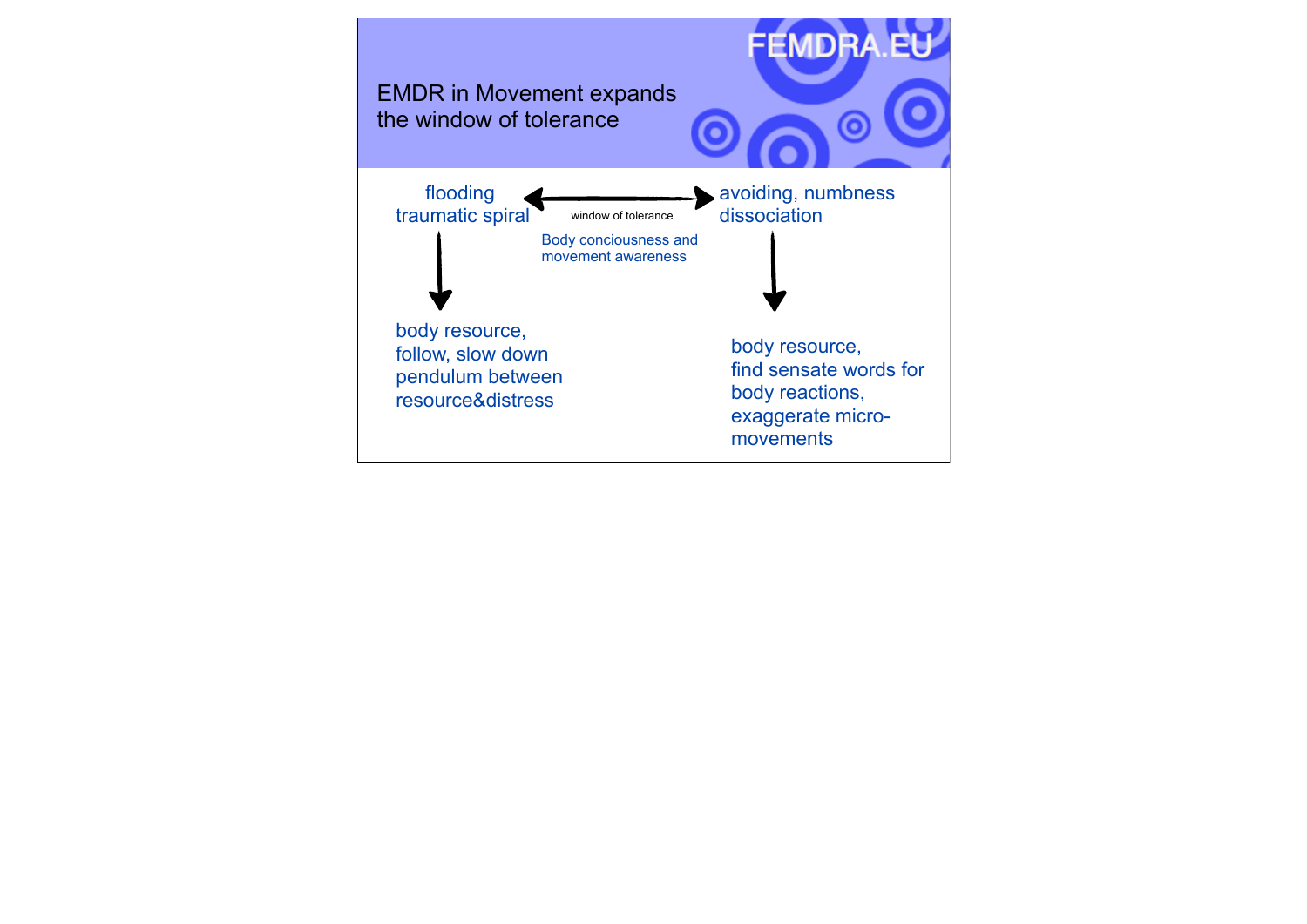EMDR in Movement : From talking heads to moving bodies



Therapy not using movement leads to knowledge about...

Therapy using movement leads to experiences.

Experiences lead to embodied knowledge!